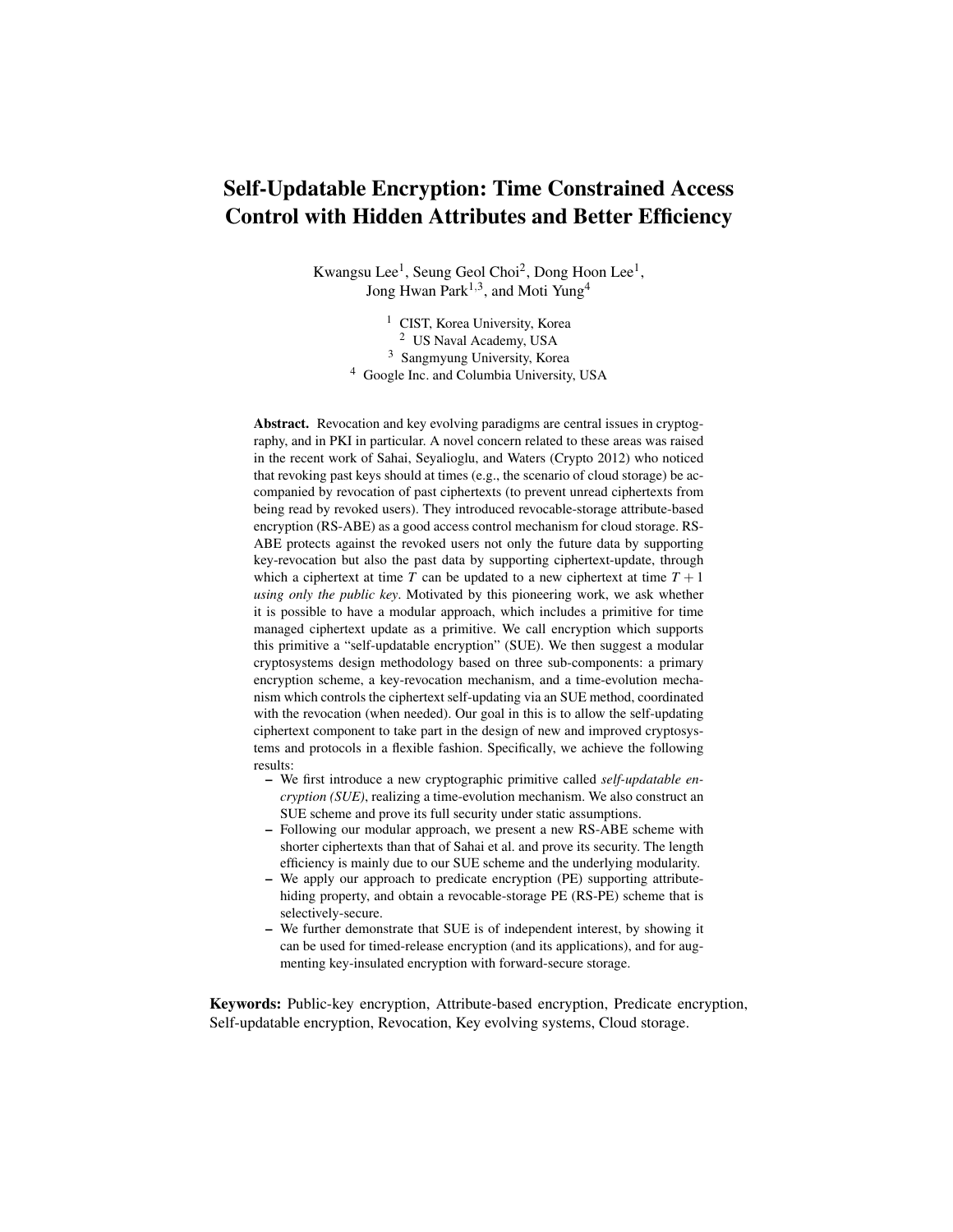# 1 Introduction

Cloud data storage has many advantages: A virtually unlimited amount of space can be flexibly allocated with very low costs, and storage management, including back-up and recovery, has never been easier. More importantly, it provides great accessibility: users in any geographic location can access their data through the Internet. However, when an organization is to store *privacy-sensitive data*, existing cloud services do not seem to provide a good security guarantee yet (since the area is in its infancy). In particular, access control is one of the greatest concerns, that is, the sensitive data items have to be protected from any illegal access, whether it comes from outsiders or even from insiders without proper access rights.

One possible approach for this problem is to use attribute-based encryption (ABE) that provides cryptographically enhanced access control functionality in encrypted data [14, 18, 30]. In ABE, each user in the system is issued a private key from an authority that reflects their attributes (or credentials), and each ciphertext specifies access to itself as a boolean formula over a set of attributes. A user will be able to decrypt a ciphertext if the attributes associated with their private key satisfy the boolean formula associated with the ciphertext. To deal with the change of user's credentials that takes place over time, revocable ABE (R-ABE) [3] has been suggested, in which a user's private key can be revoked. In R-ABE, a key generation authority uses broadcast encryption to allow legitimate users to update their keys. Therefore, a revoked user cannot learn any partial information about the messages encrypted when the ciphertext is created after the time of revocation (or after the user's credential has expired).

As pointed out by Sahai, Seyalioglu, and Waters [29], R-ABE alone does not suffice in managing dynamic credentials for cloud storage. In fact, R-ABE cannot prevent *a revoked user from accessing ciphertexts that were created before the revocation*, since the old private key of the revoked user is enough to decrypt these ciphertexts. To overcome this, they introduced a novel revocable-storage ABE (RS-ABE) which solves this issue by supporting not only the revocation functionality but also the ciphertext update functionality such that a ciphertext at any arbitrary time *T* can be updated to a new ciphertext at time  $T + 1$  by any party *just using the public key* (in particular, by the cloud servers).

Key-revocation and key evolution are general sub-area in cryptosystems design, and ciphertext-update is a new concern which may be useful elsewhere. So, in this paper, we ask natural questions:

Can we achieve key-revocation and ciphertext-update in other encryption schemes? Can we use ciphertext-update as an underlying primitive by itself?

We note that, in contrast to our questions, the methodology that Sahai et al. [29] used to achieve ciphertext-update is customized to the context of ABE. In particular, they first added ciphertext-delegation to ABE, and then, they *represented time as a set of attributes*, and by doing so they reduced ciphertext-update to ciphertext-delegation.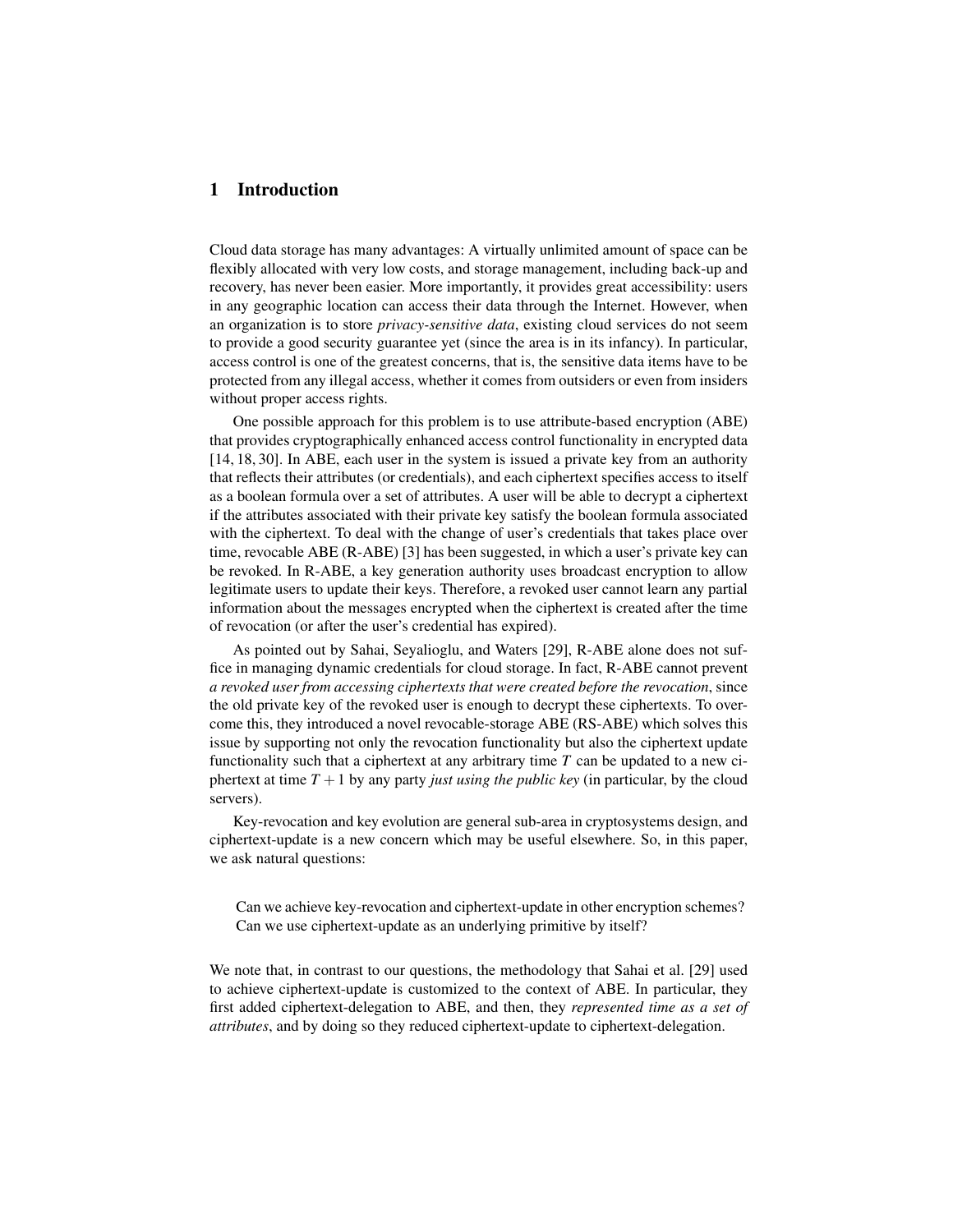#### 1.1 Our Results

We address the questions by taking a modular approach, that is, by actually constructing a cryptographic component realizing each of the two functionalities: key revocation and ciphertext update. In particular, our design approach is as follows:

- The overall system has three components: a primary encryption scheme (i.e., ABE or some other encryption scheme), a key-revocation mechanism, and a time-evolution mechanism.
- We combine the components by putting the key-revocation mechanism in the center and connecting it with the other two. This is because the revoked users need to be taken into account both in the decryption of the primary scheme and in the timeevolution of ciphertexts.

There are a few potential benefits to this approach. First, we may be able to achieve keyrevocation and time-evolution mechanisms, *independently of the primary encryption scheme*. Secondly, each mechanism may be of independent interest and be used in other interesting scenarios. Thirdly, looking at each mechanism alone may open the door to various optimizations and flexibilities of implementations.

Time-Evolution Mechanism: Self-Updatable Encryption. We first formulate a new cryptographic primitive called *self-updatable encryption (SUE)*, realizing a time-evolution mechanism. In SUE, a ciphertext and a private key are associated with time  $T_c$  and  $T_k$ respectively. A user who has a private key with time  $T_k$  can decrypt the ciphertext with time  $T_c$  if  $T_c \leq T_k$ . Additionally, *anyone can update the ciphertext* with time  $T_c$  to a new ciphertext with new time  $T'_c$  such that  $T_c < T'_c$ . We construct an SUE scheme in composite order bilinear groups. In our SUE scheme, a ciphertext consists of *O*(log*Tmax*) group elements, and a private key consists of  $O(\log T_{max})$  group elements, where  $T_{max}$ is the maximum time period in the system. Our SUE scheme is fully secure under static assumptions by using the dual system encryption technique of Waters [19, 31].

RS-ABE with Shorter Ciphertexts. Following the general approach above, we construct a new RS-ABE scheme and prove that it is fully secure under static assumptions. In particular, we take the ciphertext-policy ABE (CP-ABE) scheme of Lewko et al. [18] as the primary encryption scheme, and combine it with our SUE scheme and a revocation mechanism. The revocation mechanism follows the design principle of Boldyreva, Goyal, and Kumar [3] that uses the complete subtree method to securely update the keys of the non-revoked users. Compared with the scheme of Sahai et al. [29], our scheme has a shorter ciphertext length consisting of  $O(l + \log T_{max})$  groups elements where *l* is the size of row in the ABE access structure; a ciphertext in their scheme consists of  $O(l \log T_{max} + \log^2 T_{max})$  group elements (reflecting the fact that time is dealt with in a less modular fashion there, while we employ the more separated SUE component which is length efficient).

Revocable-Storage Predicate Encryption. We apply our approach to predicate encryption (PE) and give the first RS-PE scheme. In particular, taking the PE scheme of Park [26] as the primary encryption scheme, we combine it with the same revocation functionality and (a variant of) our SUE scheme. The scheme is in prime-order groups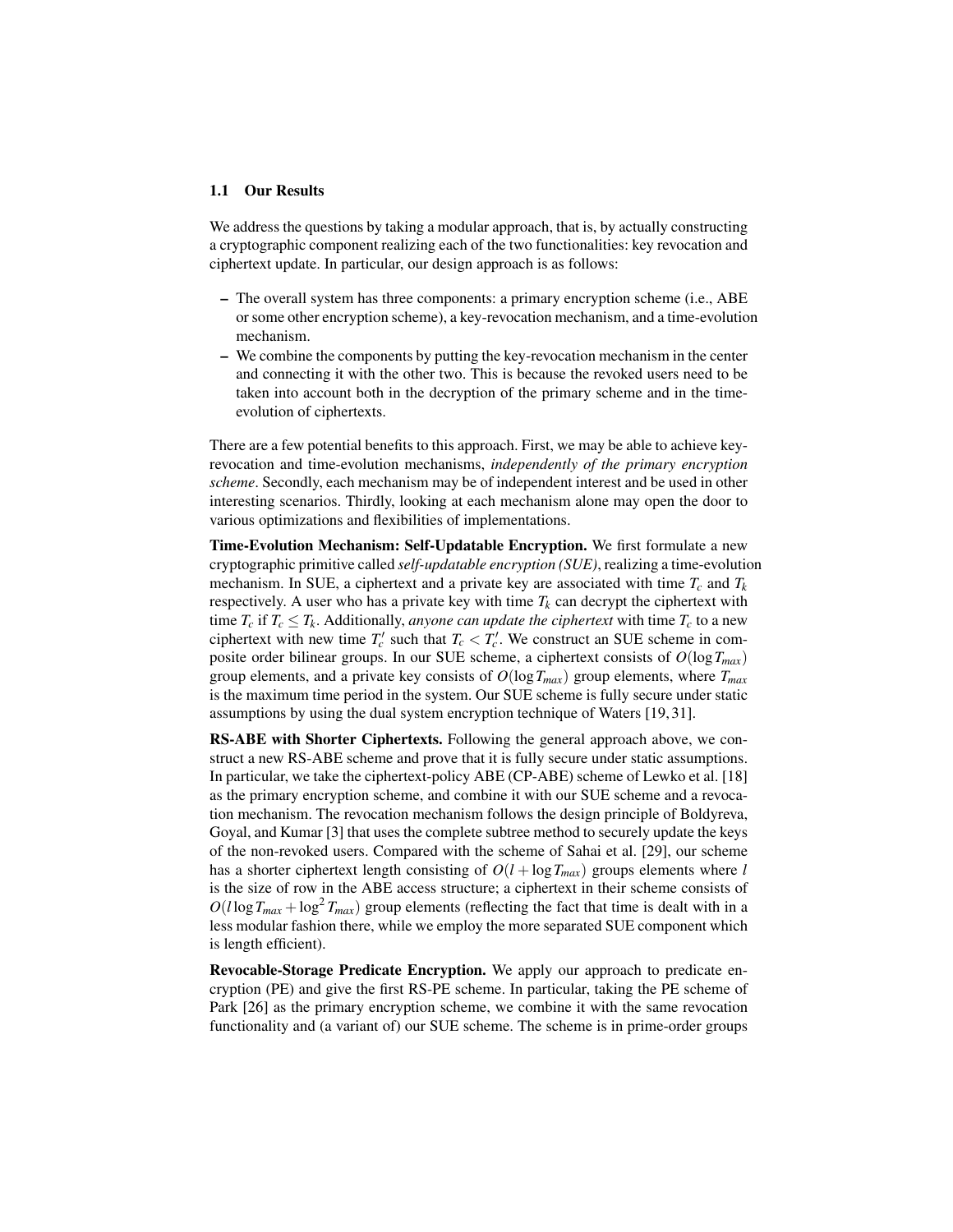and is shown to be selectively secure (a previously used weaker notion than (full) security, where the adversary selects the target of attack at the start). Obviously, compared with the RS-ABE scheme, the RS-PE scheme is a PE system and, thus, additionally supports the attribute-hiding property: even a decryptor cannot obtain information about the attributes *x* of a ciphertext except  $f(x)$ , where f is the predicate of its private key.

Other Systems. These are discussed below in this section.

#### 1.2 Our Technique

To devise our SUE scheme, we use a full binary tree structure to represent time. The idea of using the full binary tree for time was already used by Canetti et al. [8] to construct a forward-secure public-key encryption (FSE) scheme. However, our scheme greatly differs on a technical level from their approach; in our scheme, *a ciphertext is updated* from time  $T_i$  to time  $T_j > T_i$ , whereas in their scheme *a private key is updated* from time  $T_i$  to time  $T_j > T_i$ . We start from the HIBE scheme of Boneh and Boyen [4], and then construct a *ciphertext delegatable encryption (CDE)* scheme, by switching the structure of private keys with that of ciphertexts; our goal is to support ciphertext delegation instead of private key delegation. In CDE, each ciphertext is associated with a tree node, so is each private key. A ciphertext at a tree node  $v_c$  can be decrypted by any keys with a tree node  $v_k$  where  $v_k$  is a descendant (or self) of  $v_c$ . We note that the CDE scheme may be of independent interest. The ciphertext delegation property of CDE allows us to construct an SUE scheme. An SUE ciphertext at time *T<sup>i</sup>* consists of multiple CDE ciphertexts in order to support ciphertext-update for every  $T_i$  such that  $T_j$   $>$  *T<sub>i</sub>*. We were able to reduce the number of group elements in the SUE ciphertext *by carefully reusing the randomness of CDE ciphertexts*.

Our key-revocation mechanism, as mentioned above, uses a symmetric-key broadcast encryption scheme to periodically broadcast update keys to non-revoked users. A set of non-revoked users is represented as a node (more exactly the leaves of the subtree rooted at the node) in a tree, following the complete subset (CS) scheme of Naor et al. [22]. So, we use two different trees in this paper, i.e., one for representing time in the ciphertext domain, and the other for managing non-revoked users in the key domain.

In the RS-ABE/RS-PE setting, a user *u* who has a private key with attributes *x* and an update key with a revoked set *R* at time *T ′* can decrypt a ciphertext with a policy *f* and time *T* if the attribute satisfies the policy  $(f(x) = 1)$  and the user is not revoked  $(u \notin R)$ , and  $T \leq T'$ . The main challenge in combining all the components is protecting the overall scheme against a collusion attack, e.g., a non-revoked user with a few attributes should not decrypt more ciphertexts than he is allowed to, given the help of a revoked user with many attributes. To achieve this, we use a secret sharing scheme as suggested in [3]. Roughly speaking, the overall scheme is associated with a secret key  $\alpha$ . For each node  $v_i$  in the revocation tree, this secret key  $\alpha$  is split into  $\gamma_i$  for ABE/PE, and  $\alpha - \gamma_i$  for SUE, where  $\gamma_i$  is random. Initially, each user will have some tree nodes  $v_i$ s according to the revocation mechanism, and get ABE/PE private keys subject to his attributes at each of  $v_i$ s (associated with the ABE/PE master secret  $\gamma_i$ ). In key-update at time *T*, only non-revoked users receive SUE private keys with time  $T$  at a tree node  $v_i$  representing a set of non-revoked users (associated with the SUE master secret  $\alpha - \gamma_i$ ).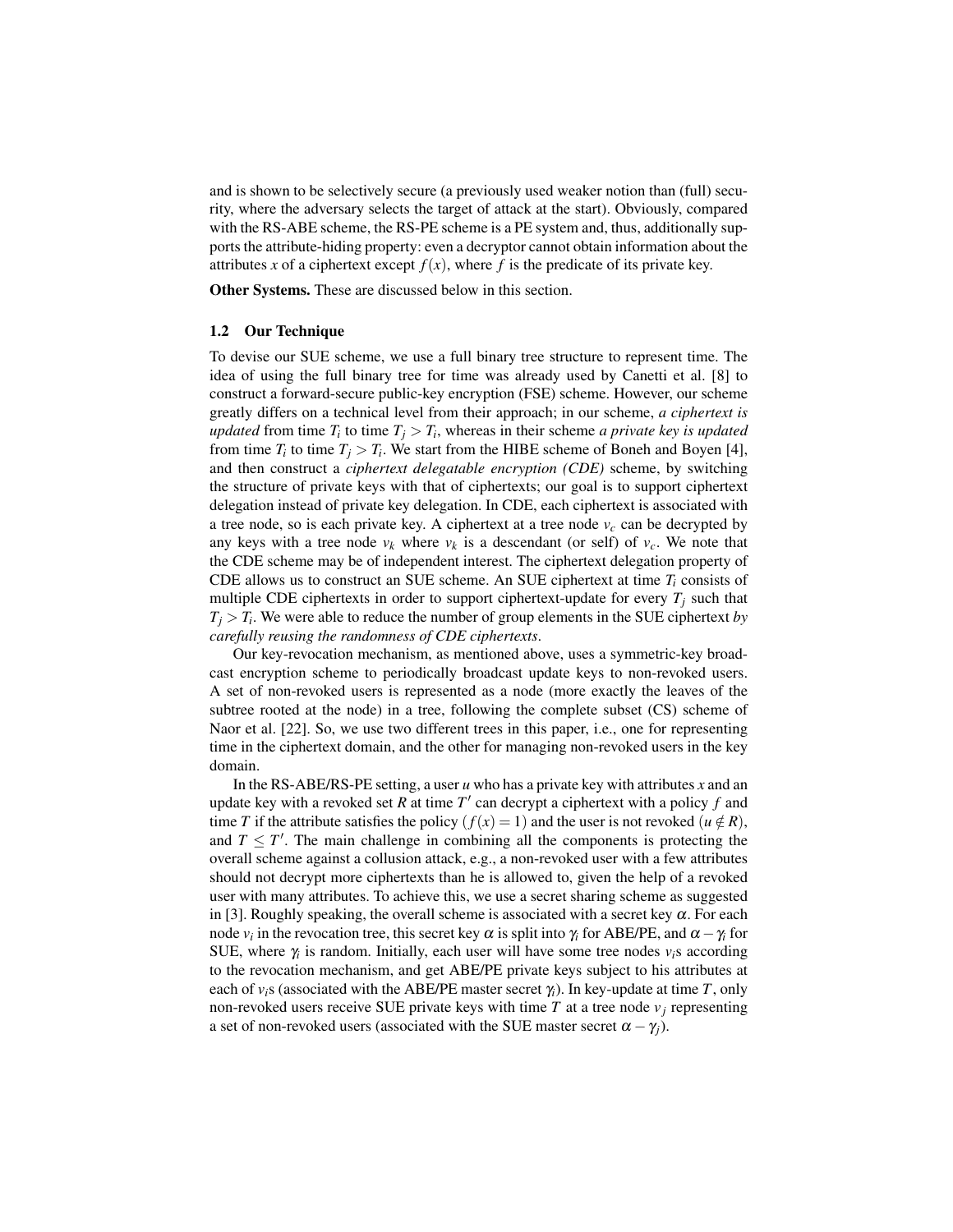#### 1.3 Other Applications

Timed-Release Encryption. One application of SUE is timed-release encryption (TRE) and its variants [27, 28]. TRE is a specific type of PKE such that a ciphertext specified with time *T* can only be decrypted after time *T*. In TRE, a semi-trusted time server periodically broadcasts a time instant key (TIK) with time *T ′* to all users. A sender creates a ciphertext by specifying time *T*, and a receiver can decrypt the ciphertext if he has a TIK with time  $T'$  such that  $T' \geq T$ . TRE can be used for electronic auctions, key escrow, on-line gaming, and press releases. TRE and its variants can be realizable by using IBE, certificateless encryption, or forward-secure PKE (FSE) [10, 27]. An SUE scheme can be used for a TRE scheme with augmented properties, since a ciphertext with time *T* can be decrypted by a private key with time  $T' \geq T$  from using the ciphertext update functionality, and, in addition, we have flexibility of having a public ciphertext server which can tune the ciphertext time forward before final public release. In this scheme, a ciphertext consists of  $O(\log T_{max})$  and a TIK consists of  $O(\log T_{max})$ . TRE, in turn, can help in designing synchronized protocols, like fair exchanges in some mediated but protocol-oblivious server model.

Key-Insulated Encryption with Ciphertext Forward Security. SUE can be used to enhance the security of key-insulated encryption (KIE) [12]. KIE is a type of PKE that additionally provides tolerance against key exposures. For a component of KIE, a master secret key *MK* is stored on a physically secure device, and a temporal key *SK<sup>T</sup>* for time  $T$  is stored on an insecure device. At a time period  $T$ , a sender encrypts a message with the time *T* and the public key *PK*, and then a receiver who obtains  $S K_T$  by interacting with the physically secure device can decrypt the ciphertext. KIE provides the security of all time periods except those in which the compromise of temporal keys occurred. KIE can be obtained from IBE. Though KIE provides strong level of security, it does not provide security of ciphertexts available in compromised time periods, even if these ciphertexts are to be read in a future time period. To enhance the security and prevent this premature disclosure, we can build a KIE scheme with forward-secure storage by combining KIE and SUE schemes. Having cryptosystems with key-insulated key and forward-secure storage is different from intrusion-resilient cryptosystems [11].

#### 1.4 Related Work

Attribute-Based Encryption. As mentioned, ABE extends IBE, such that a ciphertext is associated with an attribute *x* and a private key is associated with an access structure *f* . When a user has a private key with *f* , only then he can decrypt a ciphertext with *x* that satisfies  $f(x) = 1$ . Sahai and Waters [30] introduced fuzzy IBE (F-IBE) that is a special type of ABE. Goyal et al. [14] proposed a key-policy ABE (KP-ABE) scheme that supports flexible access structures in private keys. Bethencourt et al. [2] proposed a ciphertext-policy ABE (CP-ABE) scheme such that a ciphertext is associated with an access structure *f* and a private key is associated with an attribute *x*. After that, numerous ABE schemes with various properties were proposed [9, 18, 20, 25, 32].

Predicate Encryption. PE is also an extension of IBE that additionally provides an attribute-hiding property in ciphertexts: A ciphertext is associated with an attribute *x*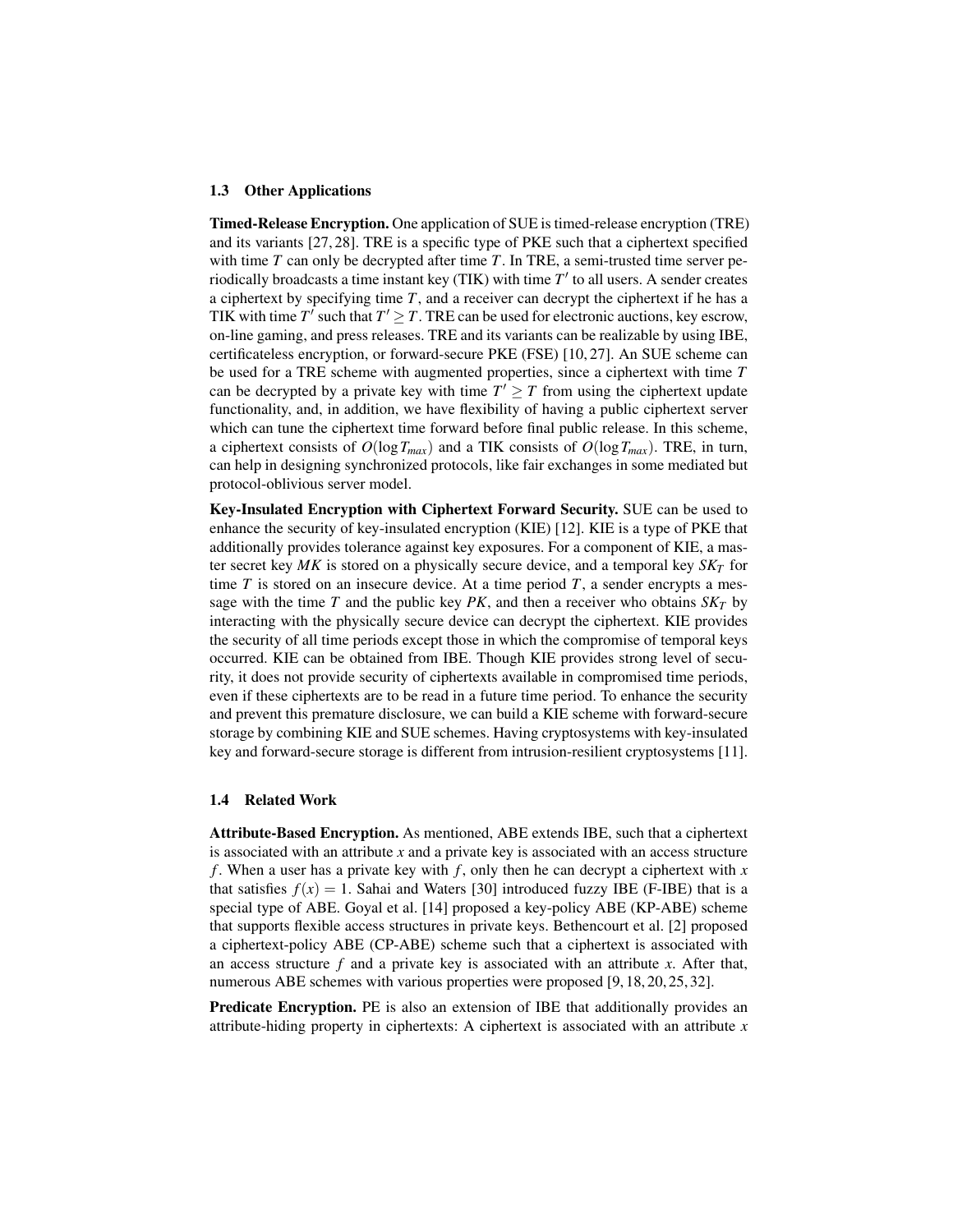and a private key is associated with a predicate f. Boneh and Waters [7] introduced the concept of PE and proposed a hidden vector encryption (HVE) scheme that supports conjunctive queries on encrypted data. Katz et al. [15] proposed a PE scheme that supports inner-product queries on encrypted data. After that, many PE schemes with different properties were proposed [17, 23, 24, 26]. Boneh, Sahai, and Waters [6] formalized the concept of functional encryption (FE) by generalizing ABE and PE.

Revocation. Boneh and Franklin [5] proposed a revocation method for IBE that periodically re-issues the private key of users. That is, the identity ID of a user contains time information, and a user cannot obtain a valid private key for new time from a key generation center if he is revoked. However, this method requires for all users to establish secure channels to the server and prove their identities every time. To solve this problem, Boldyreva et al. [3] proposed an R-IBE scheme by combining an F-IBE scheme and a full binary tree structure. Libert and Vergnaud [21] proposed a fully secure R-IBE scheme.

## 2 Preliminaries

#### 2.1 Notation

We let  $\lambda$  be a security parameter. Let  $[n]$  denote the set  $\{1, \ldots, n\}$  for  $n \in \mathbb{N}$ . For a string  $L \in \{0,1\}^n$ , let *L*[*i*] be the *i*th bit of *L*, and *L*|*i* be the prefix of *L* with *i*-bit length. For example, if  $L = 010$ , then  $L[1] = 0, L[2] = 1, L[3] = 0$ , and  $L|_1 = 0, L|_2 = 01, L|_3 = 010$ . Concatenation of two strings *L* and *L'* is denoted by  $L||L'$ .

## 2.2 Full Binary Tree

A full binary tree *BT* is a tree data structure where each node except the leaf nodes has two child nodes. Let *N* be the number of leaf nodes in *BT* . The number of all nodes in *BT* is 2*N* − 1. For any index  $0 \le i \le 2N - 1$ , we denote by  $v_i$  a node in *BT*. We assign the index 0 to the root node and assign other indices to other nodes by using breadth-first search. The depth of a node  $v_i$  is the length of the path from the root node to the node. The root node is at depth zero. Siblings are nodes that share the same parent node.

For any node  $v_i \in \mathcal{BT}$ , *L* is defined as a label that is a fixed and unique string. The label of each node in the tree is assigned as follows: Each edge in the tree is assigned with 0 or 1 depending on whether the edge is connected to its left or right child node. The label  $L$  of a node  $v_i$  is defined as the bitstring obtained by reading all the labels of edges in the path from the root node to the node  $v_i$ . Note that we assign a special empty string to the root node as a label.

#### 2.3 Subset Cover Framework

The subset cover (SC) framework introduced by Naor, Naor, and Lotspiech [22] is a general methodology for the construction of efficient revocation systems. The SC framework consists of the subset-assigning part and key-assigning part for the subset.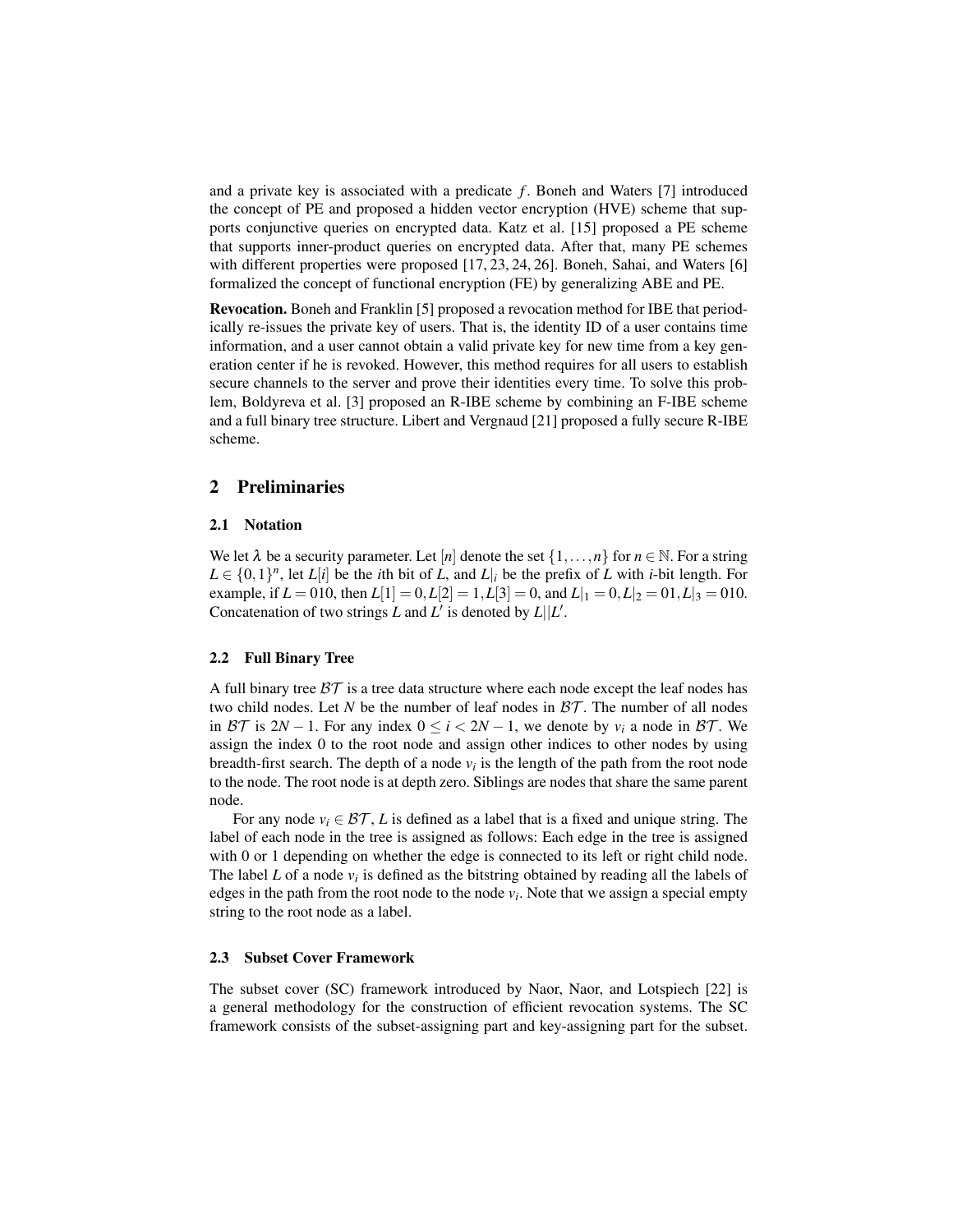We define the SC scheme by including only the subset-assigning part. The formal definition of SC is given in the full version of this paper [16].

We use the complete subset (CS) scheme proposed by Naor et al. [22] as a building block for our schemes. The CS scheme uses a full binary tree *BT* to define the subsets *S*<sup>*i*</sup>. For any node  $v_i \in \mathcal{BT}$ ,  $\mathcal{T}_i$  is defined as a subtree that is rooted at  $v_i$  and  $S_i$  is defined as the set of leaf nodes in  $\mathcal{T}_i$ . For the tree  $\mathcal{BT}$  and a subset  $R$  of leaf nodes,  $ST(\mathcal{BT}, R)$  is defined as the Steiner Tree induced by the set *R* and the root node, that is, the minimal subtree of  $BT$  that connects all the leaf nodes in *R* and the root node, we simply denote  $ST(\mathcal{BT}, R)$  by  $ST(R)$ . The CS scheme is described as follows:

- **CS.Setup**( $N_{max}$ ): This algorithm takes as input the maximum number of users  $N_{max}$ . Let  $N_{max} = 2^d$  for simplicity. It first sets a full binary tree  $\beta \mathcal{T}$  of depth *d*. Each user is assigned to a different leaf node in *BT*. The collection *S* of CS is  $\{S_i : v_i \in \mathcal{BT}\}\.$ Recall that  $S_i$  is the set of all the leaves in the subtree  $\mathcal{T}_i$ . It outputs the full binary tree *BT* .
- **CS.Assign**( $\beta$ T, *u*): This algorithm takes as input the tree  $\beta$ T and a user  $u \in \mathcal{N}$ . Let  $v_u$  be the leaf node of *BT* that is assigned to the user *u*. Let  $(v_{j_0}, v_{j_1}, \ldots, v_{j_d})$ be the path from the root node  $v_{j_0} = v_0$  to the leaf node  $v_{j_n} = v_u$ . It sets  $PV_u =$  ${S_{j_0}, \ldots, S_{j_d}}$ , and outputs the private set *PV<sub>u</sub>*.
- **CS.Cover**( $BT$ , $R$ ): This algorithm takes as input the tree  $BT$  and a revoked set  $R$  of users. It first computes the Steiner tree  $ST(R)$ . Let  $\mathcal{T}_{i_1}, \dots \mathcal{T}_{i_m}$  be all the subtrees of BT that hang off  $ST(R)$ , that is all subtrees whose roots  $v_{i_1}, \ldots v_{i_m}$  are not in  $ST(R)$  but adjacent to nodes of outdegree 1 in  $ST(R)$ . It outputs a covering set  $CV_R = \{S_{i_1}, \ldots, S_{i_m}\}.$
- **CS.Match**( $CV_R$ , $PV_u$ ): This algorithm takes input as a covering set  $CV_R = \{S_{i_1}, \ldots, S_{i_m}\}\$ and a private set  $PV_u = \{S_{j_0}, \ldots, S_{j_d}\}$ . It finds a subset  $S_k$  such that  $S_k \in CV_R$  and  $S_k \in PV_u$ . If there is such a subset, it outputs  $(S_k, S_k)$ . Otherwise, it outputs  $\perp$ .

Lemma 1 ( [22]). *Let Nmax be the number of leaf nodes in a full binary tree and r be the size of a revoked set. In the CS scheme, the size of a private set is*  $O(\log N_{max})$  *and the size of a covering set is at most r*log( $N_{max}/r$ ).

## 3 Self-Updatable Encryption

#### 3.1 Definitions

*Ciphertext Delegatable Encryption (CDE).* Before introducing self-updatable encryption, we first introduce ciphertext delegatable encryption. Ciphertext delegatable encryption (CDE) is a special type of public-key encryption (PKE) with the ciphertext delegation property such that a ciphertext can be easily converted to a new ciphertext under a more restricted label string by using public values. The following is the syntax of CDE.

Definition 1 (Ciphertext Delegatable Encryption). *A ciphertext delegatable encryption (CDE) scheme for the set L of labels consists of seven PPT algorithms Init, Setup, GenKey, Encrypt, DelegateCT, RandCT, and Decrypt, which are defined as follows:*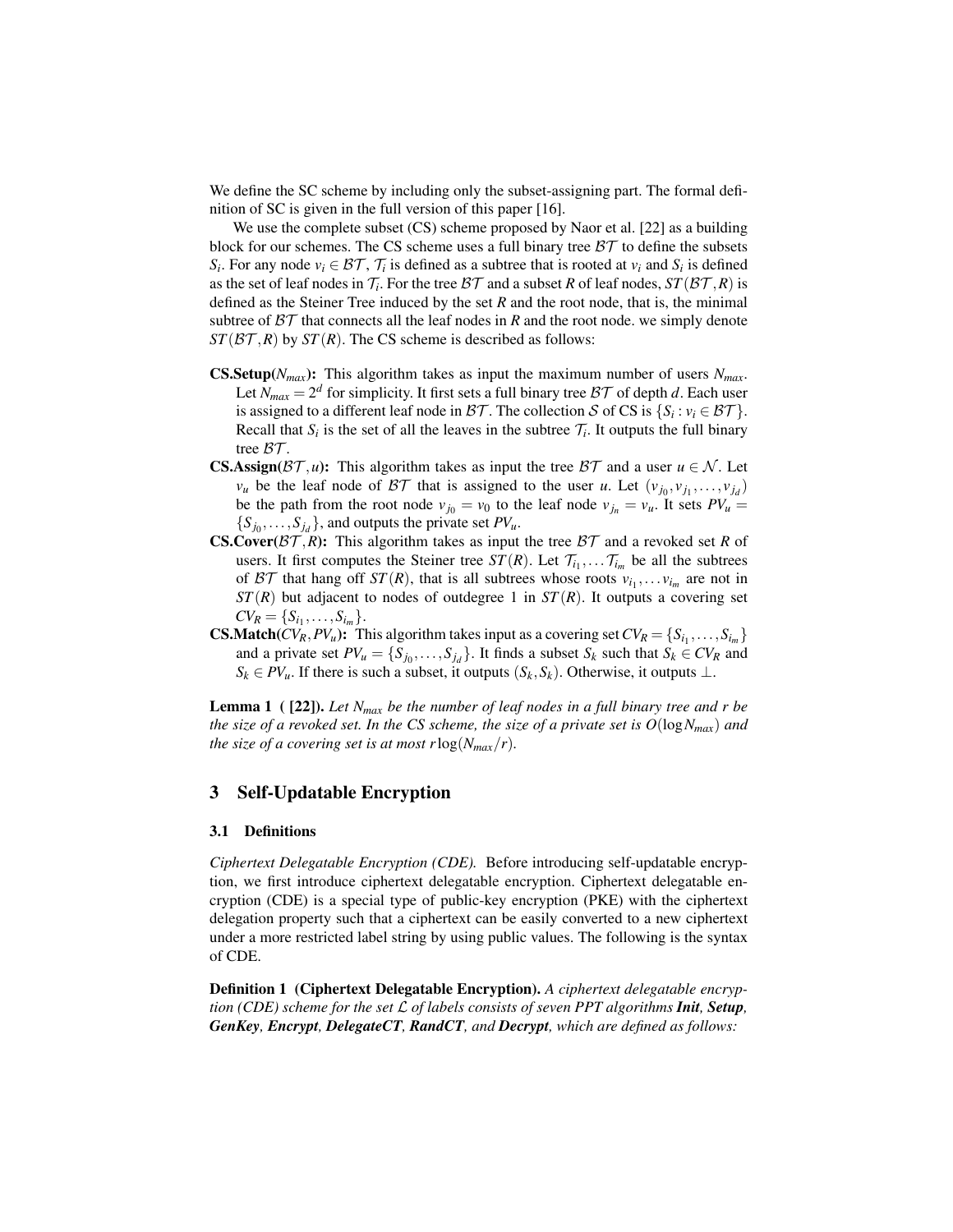- **Init**(1<sup> $\lambda$ </sup>). The initialization algorithm takes as input a security parameter 1<sup> $\lambda$ </sup>, and it *outputs a group description string GDS.*
- *Setup(GDS,dmax). The setup algorithm takes as input a group description string GDS and the maximum length dmax of the label strings, and it outputs public parameters PP and a master secret key MK.*
- *GenKey*(*L*,*MK*,*PP*). The key generation algorithm takes as input a label string  $L \in$  $\{0,1\}$ <sup>k</sup> with  $k \leq d_{max}$ , the master secret key MK, and the public parameters PP, *and it outputs a private key SKL.*
- *Encrypt*(*L,s,s,PP*). The encryption algorithm takes as input a label string  $L \in \{0,1\}^d$ *with*  $d \leq d_{\text{max}}$ *, a random exponent s, an exponent vector s, and the public parameters PP, and it outputs a ciphertext header CH<sup>L</sup> and a session key EK.*
- *DelegateCT(CHL,c,PP). The ciphertext delegation algorithm takes as input a ciphertext header*  $\mathit{CH}_{L}$  *for a label string*  $L \in \{0,1\}^{d}$  *with*  $d < d_{max}$ *, a bit value*  $c \in \{0,1\}$ *, and the public parameters PP, and it outputs a delegated ciphertext header CH<sup>L</sup> ′ for the label string*  $L' = L||c$ *.*
- *RandCT(CHL,s ′ ,s,PP). The ciphertext randomization algorithm takes as input a ciphertext header CH<sup>L</sup> for a label string L ∈ {*0*,*1*} <sup>d</sup> with d < dmax, a new random exponent s′ , a new vector s, and the public parameters PP, and it outputs a rerandomized ciphertext header CH′ L and a partial session key EK′ .*
- *Decrypt(CHL,SK<sup>L</sup> ′,PP). The decryption algorithm takes as input a ciphertext header*  $CH_L$ , a private key  $SK_{L'}$ , and the public parameters PP, and it outputs a session key *EK or the distinguished symbol ⊥.*

*The correctness property of CDE is defined as follows: For all PP,MK generated by Setup, all L,L ′ , any SK<sup>L</sup> ′ generated by GenKey, any CH<sup>L</sup> and EK generated by Encrypt or DelegateCT, it is required that:*

- $-IfL$  *is a prefix of*  $L'$ *, then*  $\text{Decrypt}(CH_L, SK_{L'}, PP) = EK$ .
- $-IfL$  *is not a prefix of L'*, then  $\text{Decrypt}(CH_L, SK_{L'}, PP) = \perp$  with all but negligible *probability.*

*Additionally, it requires that the ciphertext distribution of RandCT is statistically equal to that of Encrypt.*

*Remark 1.* The syntax of CDE is different with the usual syntax of encryption since the encryption algorithm additionally takes input random values instead of selecting its own randomness. Because of this difference, we cannot show the security of SUE under the security of CDE, but this syntax difference is essential for the ciphertext efficiency of SUE.

*Self-Updatable Encryption (SUE).* Self-updatable encryption (SUE) is a new type of PKE with the ciphertext updating property such that a time is associated with private keys and ciphertexts and a ciphertext with a time can be easily updatable to a new ciphertext with a future time. In SUE, the private key of a user is associated with a time *T*<sup> $\prime$ </sup> and a ciphertext is also associated with a time *T*. If  $T \leq T'$ , then a user who has a private key with a time *T ′* can decrypt a ciphertext with a time *T*. That is, a user who has a private key for a time *T ′* can decrypt any ciphertexts attached a past time *T* such that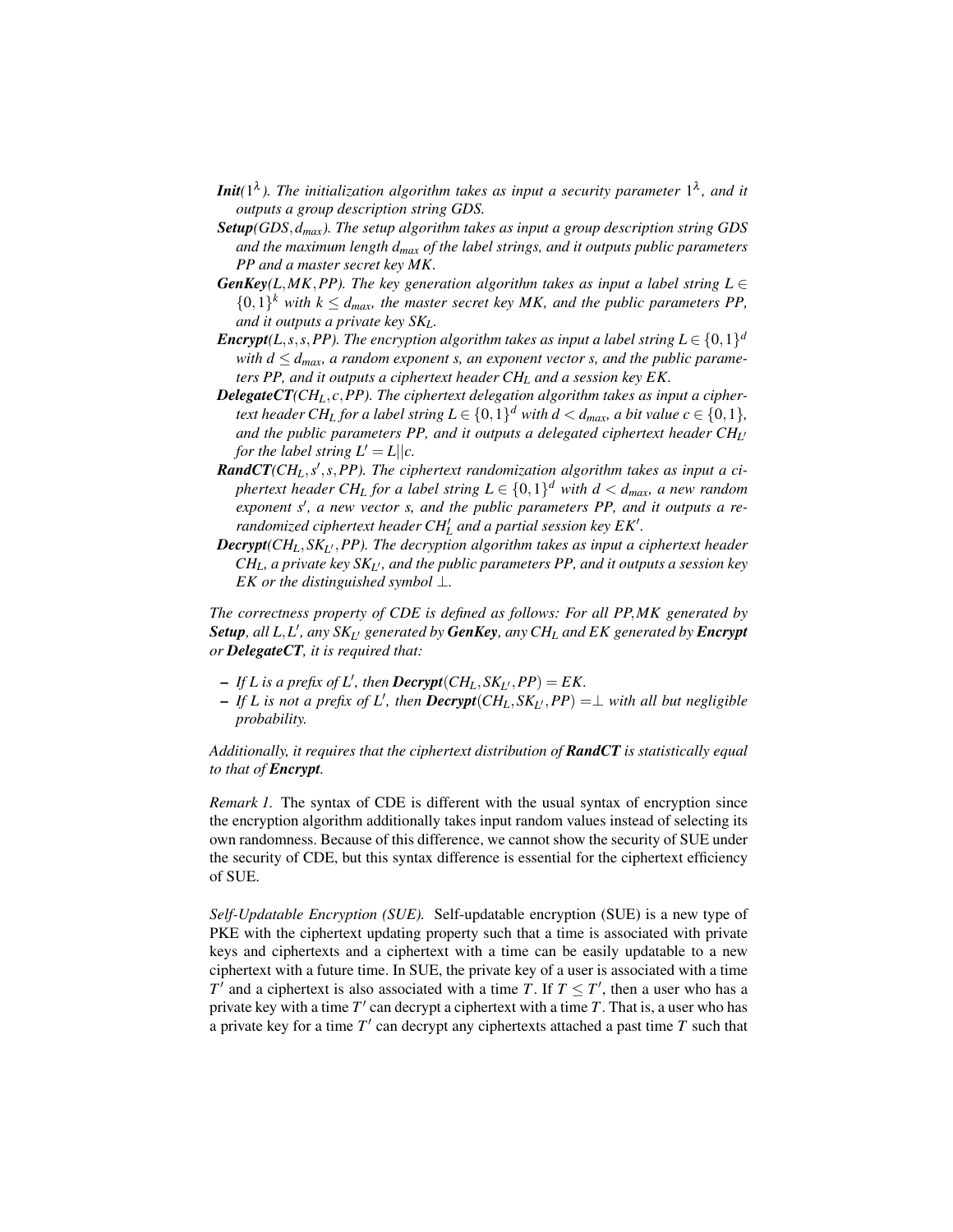*T*  $\leq$  *T*<sup>'</sup>, but he cannot decrypt a ciphertext attached a future time *T* such that *T*<sup>'</sup>  $\lt$  *T*. Additionally, the SUE scheme has the ciphertext update algorithm that updates the time *T* of a ciphertext to a new time  $T + 1$  by using public parameters. The following is the syntax of SUE.

Definition 2 (Self-Updatable Encryption). *A self-updatable encryption (SUE) scheme consists of seven PPT algorithms Init, Setup, GenKey, Encrypt, UpdateCT, RandCT, and Decrypt, which are defined as follows:*

- **Init**(1<sup> $\lambda$ </sup>). The initialization algorithm takes as input a security parameter 1<sup> $\lambda$ </sup>, and it *outputs a group description string GDS.*
- *Setup(GDS,Tmax). The setup algorithm takes as input a group description string GDS and the maximum time Tmax, and it outputs public parameters PP and a master secret key MK.*
- *GenKey(T,MK,PP). The key generation algorithm takes as input a time T , the master secret key MK, and the public parameters PP, and it outputs a private key SK<sup>T</sup> .*
- *Encrypt(T,s,PP). The encryption algorithm takes as input a time T , a random value s, and the public parameters PP, and it outputs a ciphertext header CH<sup>T</sup> and a session key EK.*
- *UpdateCT*( $CH_T$ ,  $T + 1$ ,  $PP$ ). The ciphertext update algorithm takes as input a cipher*text header CH<sub>T</sub> for a time T, a next time T* + 1*, and the public parameters PP, and it outputs an updated ciphertext header*  $CH_{T+1}$ *.*
- **RandCT**(CH<sub>T</sub>,s',PP). The ciphertext randomization algorithm takes as input a ci*phertext header CH<sup>T</sup> for a time T , a new random exponent s′ , and the public parameters PP, and it outputs an re-randomized ciphertext header*  $CH_T^{\prime}$  *and a partial session key EK′ .*
- *Decrypt(CH<sup>T</sup> ,SK<sup>T</sup> ′,PP). The decryption algorithm takes as input a ciphertext header*  $CH_T$ , a private key  $SK_{T'}$ , and the public parameters PP, and it outputs a session *key EK or the distinguished symbol ⊥.*

*The correctness property of SUE is defined as follows: For all PP,MK generated by Setup, all T,T ′ , any SK<sup>T</sup> ′ generated by GenKey, and any CH<sup>T</sup> and EK generated by Encrypt or UpdateCT, it is required that:*

- $-FfT \leq T'$ , then **Decrypt**(CH<sub>T</sub>, SK<sub>T'</sub>, PP) = EK.
- $-IfT > T'$ , then  $\text{Decrypt}(CH_T, SK_{T'}, PP) = \perp$  with all but negligible probability.

*Additionally, it requires that the ciphertext distribution of RandCT is statistically equal to that of Encrypt.*

*Remark 2.* For the definition of SUE, we follow the syntax of key encapsulation mechanisms instead of following that of standard encryption schemes since the session key of SUE serves as the partial share of a real session key in other schemes.

Definition 3 (Security). *The security property for SUE schemes is defined in terms of the indistinguishability under a chosen plaintext attack (IND-CPA). The security game for this property is defined as the following game between a challenger C and a PPT adversary A:*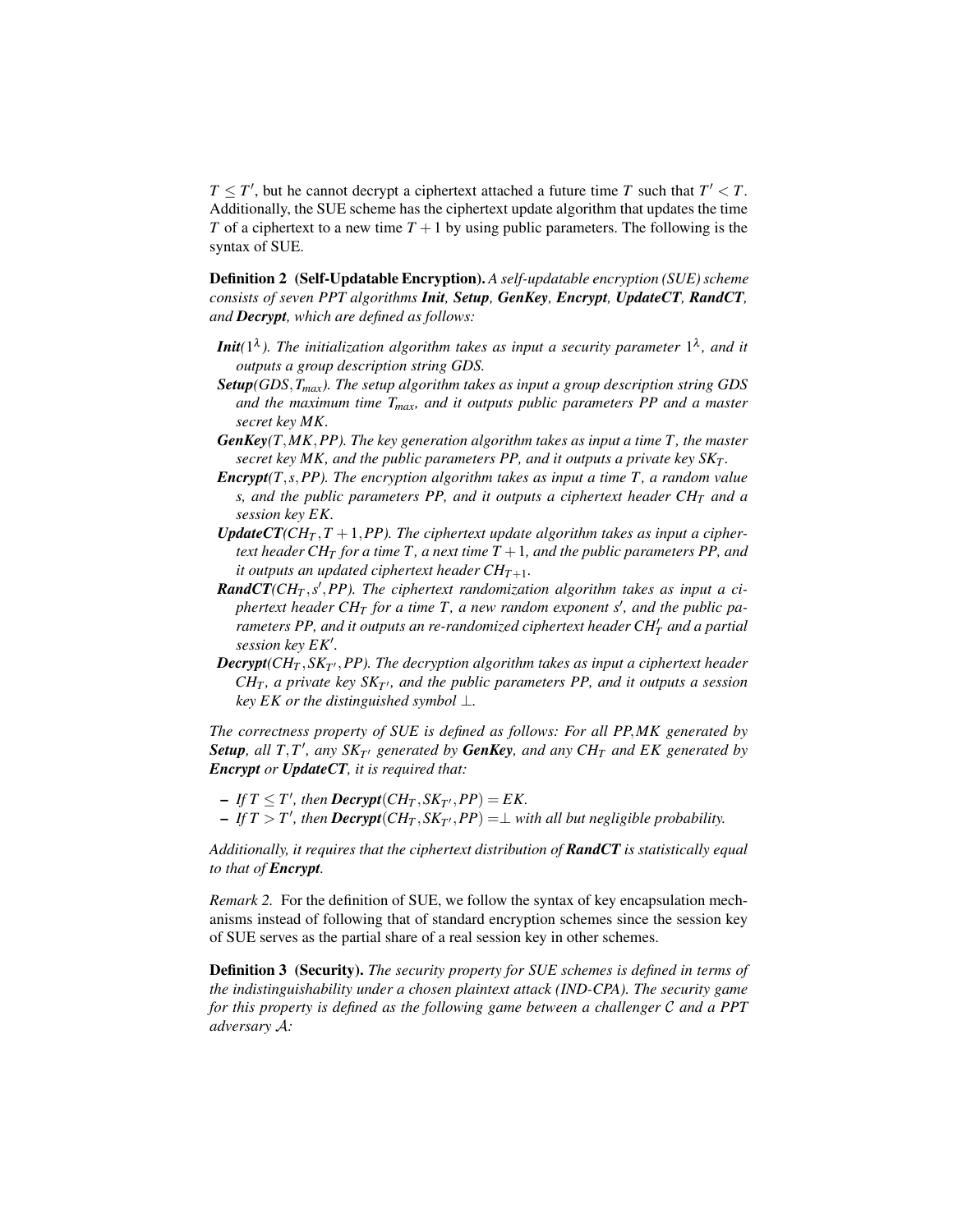- *1. Setup: C runs Init and Setup to generate the public parameters PP and the master secret key MK, and it gives PP to A.*
- *2. Query 1: A may adaptively request a polynomial number of private keys for times*  $T_1, \ldots, T_{q'},$  and  $\mathcal C$  gives the corresponding private keys  $\mathrm{SK}_{T_1}, \ldots, \mathrm{SK}_{T_{q'}}$  to  $\mathcal A$  by run*ning GenKey*(*T<sup>i</sup> ,MK,PP*)*.*
- *3. Challenge: A outputs a challenge time T<sup>∗</sup> subject to the following restriction: For all times*  $\{T_i\}$  *of private key queries, it is required that*  $T_i < T^*$ *.*  $\mathcal C$  *<i>chooses a random bit*  $b \in \{0,1\}$  *and computes a ciphertext header CH<sup>\*</sup> <i>and a session key EK<sup>\*</sup> <i>by running Encrypt*( $T^*$ , *s*,  $PP$ )*.* If  $b = 0$ , then it gives  $CH^*$  *and*  $EK^*$  *to*  $A$ *. Otherwise, it gives CH<sup>∗</sup> and a random session key to A.*
- 4. Query 2: A may continue to request private keys for additional times  $T_{q'+1},...,T_q$ *subject to the same restriction as before, and C gives the corresponding private keys to A.*
- *5. Guess: Finally A outputs a bit b′ .*

The advantage of *A* is defined as  $Adv_{\mathcal{A}}^{SUE}(\lambda) = \left| \Pr[b = b'] - \frac{1}{2} \right|$  where the probability *is taken over all the randomness of the game. A SUE scheme is fully secure under a chosen plaintext attack if for all PPT adversaries A, the advantage of A in the above game is negligible in the security parameter* λ*.*

*Remark 3.* In the above security game, it is not needed to explicitly describe UpdateCT since the adversary can run UpdateCT to the challenge ciphertext header by just using *PP*. Note that the use of UpdateCT does not violate the security game since the adversary only can request a private key query for  $T_i$  such that  $T_i < T^*$ .

#### 3.2 Bilinear Groups of Composite Order

Let  $N = p_1 p_2 p_3$  where  $p_1, p_2$ , and  $p_3$  are distinct prime numbers. Let G and G<sub>T</sub> be two multiplicative cyclic groups of same composite order *n* and *g* be a generator of G. The bilinear map  $e : \mathbb{G} \times \mathbb{G} \to \mathbb{G}_T$  has the following properties:

- 1. Bilinearity:  $\forall u, v \in \mathbb{G}$  and  $\forall a, b \in \mathbb{Z}_n$ ,  $e(u^a, v^b) = e(u, v)^{ab}$ .
- 2. Non-degeneracy: *∃g* such that *e*(*g,g*) has order *N*, that is, *e*(*g,g*) is a generator of  $\mathbb{G}_T$ .

We say that  $\mathbb G$  is a bilinear group if the group operations in  $\mathbb G$  and  $\mathbb G_T$  as well as the bilinear map *e* are all efficiently computable. Furthermore, we assume that the description of  $\mathbb{G}$  and  $\mathbb{G}_T$  includes generators of  $\mathbb{G}$  and  $\mathbb{G}_T$  respectively. We use the notation  $\mathbb{G}_{p_i}$  to denote the subgroups of order  $p_i$  of  $\mathbb{G}$  respectively. Similarly, we use the notation  $\mathbb{G}_{T,p_i}$ to denote the subgroups of order  $p_i$  of  $\mathbb{G}_T$  respectively.

#### 3.3 Complexity Assumptions

We give three static assumptions in bilinear groups of composite order that were introduced by Lewko and Waters [19]. The Assumption 1 (Subgroup Decision), the Assumption 2 (General Subgroup Decision), and the Assumption 3 (Composite Diffie-Hellman) are described in the the full version of this paper [16].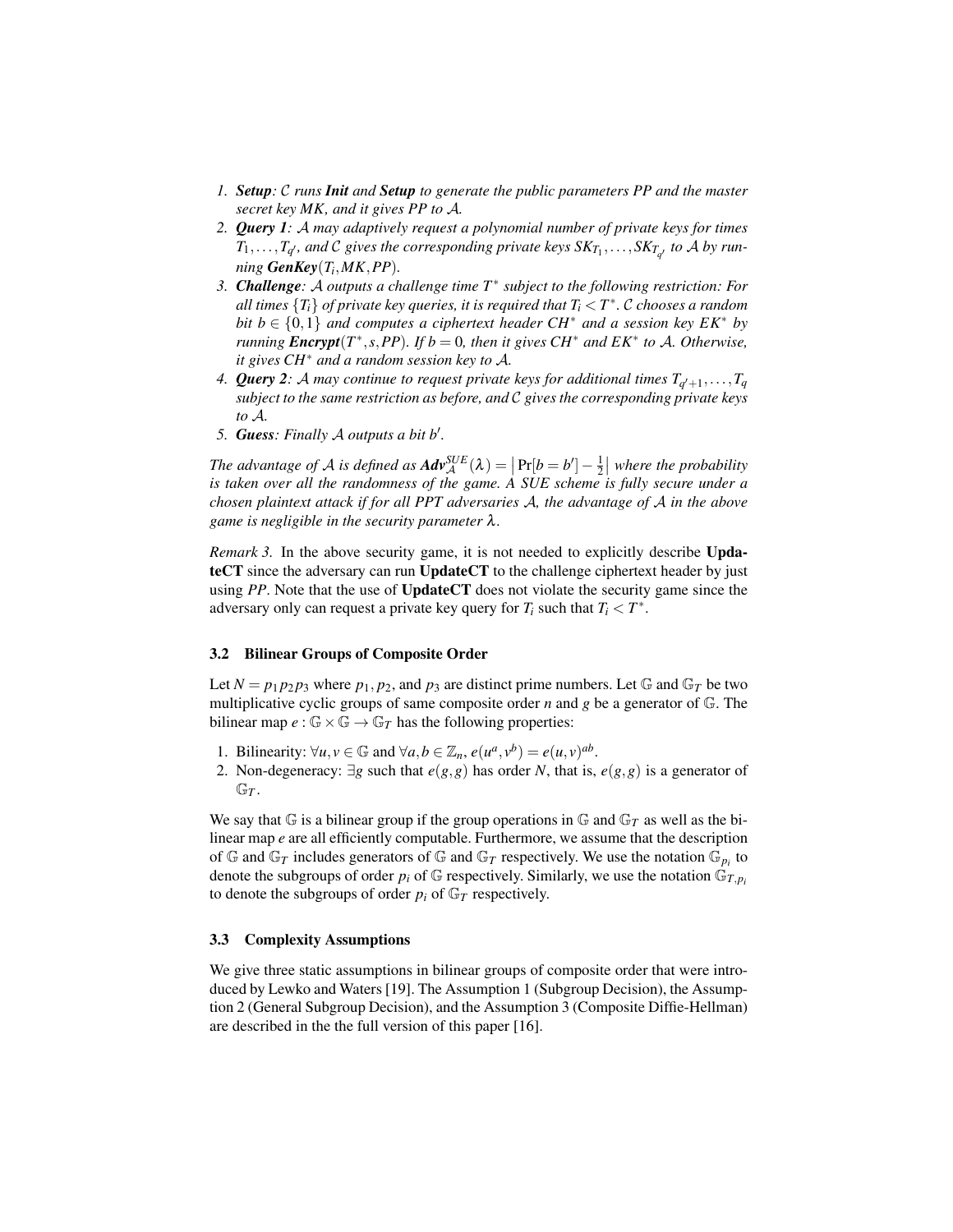#### 3.4 Design Principle

We use a full binary tree to represent time in our SUE scheme by assigning time periods to all tree nodes instead of assigning time periods to leaf nodes only. The use of binary trees to construct key-evolving schemes dates back to the work of Bellare and Miner [1], and the idea of using all tree nodes to represent time periods was introduced by Canetti, Halevi, and Katz [8]. They used a full binary tree for private key update in forwardsecure PKE schemes, but we use the full binary tree for ciphertext update.

In the full binary tree  $BT$ , each node  $\nu$  (internal node or leaf node) is assigned a unique time value by using the pre-order tree traversal that recursively visits the root node, the left subtree, and the right subtree. Note that we use breadth-first search for index assignment, but we use pre-order traversal for time assignment. Let  $Path(v)$ be the set of path nodes from the root node to a node *v*, **RightSibling(Path** $(v)$ )<sup>5</sup> be the set of right sibling nodes of **Path** $(v)$ , and **TimeNodes** $(v)$  be the set of nodes that consists of *v* and **RightSibling(Path** $(v)$ ) excluding the parent's path nodes. That is, **TimeNodes**( $v$ ) =  $\{v\}$  ∪ **RightSibling(Path(** $v$ )) **\ Path(Parent(** $v$ )). Pre-order traversal has the property such that if a node  $v$  is associated with time  $T$  and a node  $v'$  is associated with time *T ′* , then we have

**TimeNodes**( $v$ ) ∩ **Path**( $v'$ )  $\neq \emptyset$  if and only if  $T \leq T'$ .

Thus if a ciphertext has the delegation property such that it's association can be changed from a node to its child node, then a ciphertext for the time *T* can be easily delegated to a ciphertext for the time  $T'$  such that  $T \leq T'$  by providing the ciphertexts of its own and right sibling nodes of path nodes excluding path nodes.

For the construction of an SUE scheme that uses a full binary tree, we need a CDE scheme that has the ciphertext delegation property in the tree such that a ciphertext associated with a node can be converted to another ciphertext associated with its child node. Hierarchical identity-based encryption (HIBE) has the similar delegation property in the tree, but the private keys of HIBE can be delegated [4, 13]. To construct a CDE scheme that supports the ciphertext delegation property, we start from the HIBE scheme of Boneh and Boyen [4] and interchange the private key structure with the ciphertext structure of their HIBE scheme. To use the structure of HIBE, we associate each node with a unique label string  $L \in \{0,1\}^*$ . The ciphertext delegation property in CDE is easily obtained from the private-key delegation property of HIBE.

To build an SUE scheme from the CDE scheme, we define a mapping function  $\psi$ that maps time *T* to a label *L* in the tree nodes since these two scheme uses the same full binary tree. The SUE ciphertext for time *T* consists of all CDE ciphertexts for all nodes in **TimeNodes** $(v)$  where time *T* is associated with a node *v*. Although the ciphertext of SUE just consists of  $O(\log T_{max})$  number of CDE ciphertexts, the ciphertext of SUE can be  $O(\log^2 T_{max})$  group elements since the ciphertext of a naive CDE scheme from the HIBE scheme has  $O(\log T_{max})$  number of group elements. To improve the efficiency of the ciphertext size, we use the randomness reuse technique for CDE ciphertexts. In this case, we obtain an SUE scheme with  $O(\log T_{max})$  group elements in ciphertexts.

<sup>&</sup>lt;sup>5</sup> Note that we have **RightSibling(Path** $(v)$ ) = **RightChild(Path(Parent** $(v)$ )) where **RightChild(Path(***v*)) be the set of right child nodes of **Path(***v*) and **Parent(***v*) be the parent node of *v*.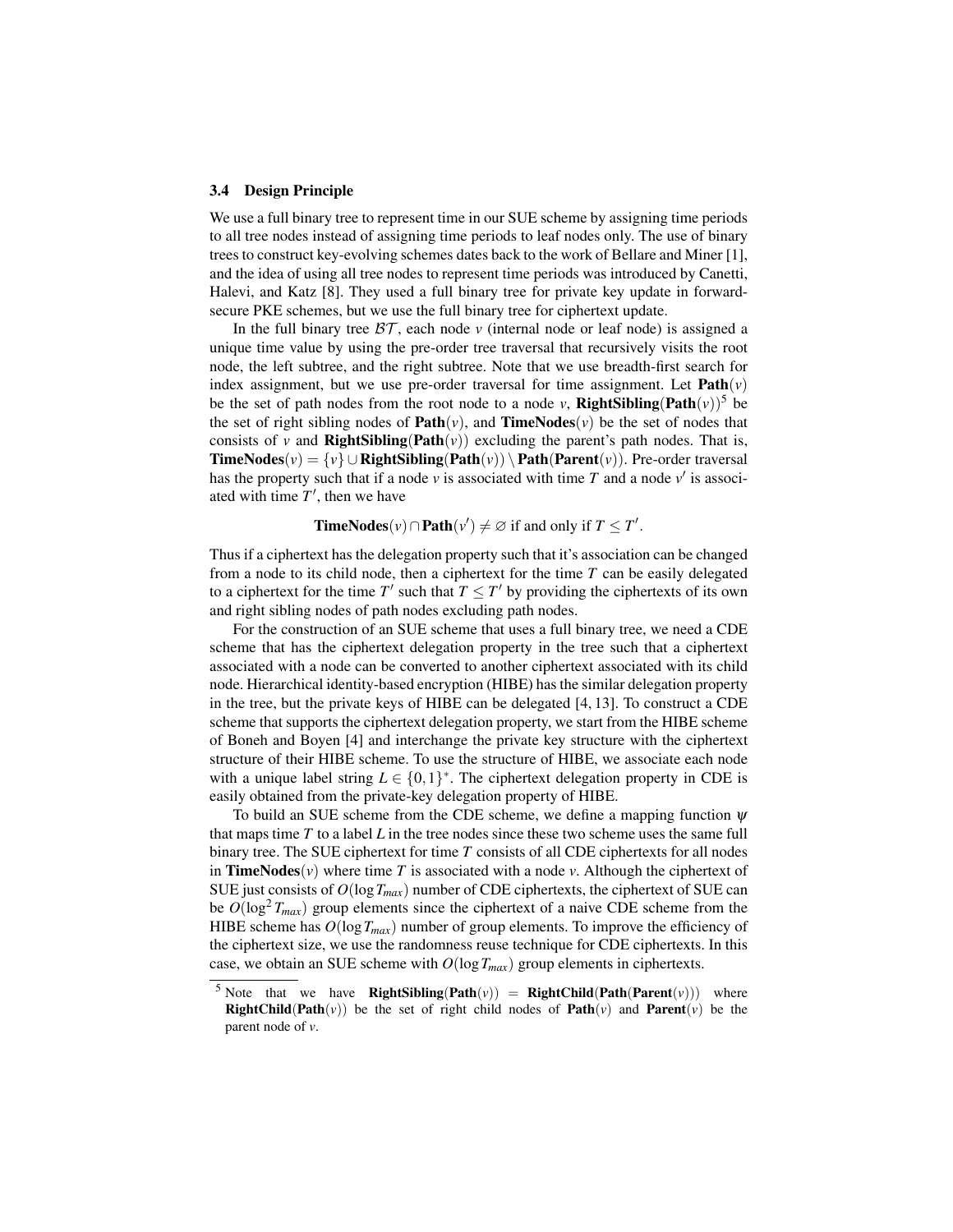#### 3.5 Construction

- **CDE.Init**( $1^{\lambda}$ ): This algorithm takes as input a security parameter  $1^{\lambda}$ . It generates a bilinear group G of composite order  $N = p_1 p_2 p_3$  where  $p_1, p_2$ , and  $p_3$  are random primes. It chooses a random generator  $g_1 \in \mathbb{G}_{p_1}$  and outputs a group description string as  $GDS = ((N, \mathbb{G}, \mathbb{G}_T, e), g_1, p_1, p_2, p_3).$
- CDE.Setup(*GDS,dmax*): This algorithm takes as input the string *GDS* and the maximum length  $d_{max}$  of the label strings. Let  $l = d_{max}$ . It chooses random elements *w*,  ${u_{i,0}, u_{i,1}}_{i=1}^l, {h_{i,0}, h_{i,1}}_{i=1}^l \in \mathbb{G}_{p_1}$ , a random exponent  $\beta \in \mathbb{Z}_N$ , and a random element  $Y \in \mathbb{G}_{p_3}$ . We define  $F_{i,b}(L) = u_{i,b}^L h_{i,b}$  where  $i \in [l]$  and  $b \in \{0,1\}$ . It outputs the master secret key  $MK = (\beta, Y)$  and the public parameters as

$$
PP = \Big((N, \mathbb{G}, \mathbb{G}_T, e), g = g_1, w, \{u_{i,0}, u_{i,1}\}_{i=1}^l, \{h_{i,0}, h_{i,1}\}_{i=1}^l, \Lambda = e(g, g)^\beta\Big).
$$

**CDE.GenKey**(*L,MK,PP*): This algorithm takes as input a label string  $L \in \{0,1\}^n$ , the master secret key *MK*, and the public parameters *PP*. It first selects a random exponent  $r \in \mathbb{Z}_N$  and random elements  $Y_0, Y_1, Y_{2,1}, \ldots, Y_{2,n} \in \mathbb{G}_{p_3}$ . It outputs a private key as

$$
SK_L = \Big(K_0 = g^{\beta} w^{-r} Y_0, K_1 = g^{r} Y_1, K_{2,1} = F_{1,L[1]}(L|_1)^{r} Y_{2,1}, \ldots, K_{2,n} = F_{n,L[n]}(L|_n)^{r} Y_{2,n}\Big).
$$

**CDE.Encrypt**(*L,s,s,PP*): This algorithm takes as input a label string  $L \in \{0,1\}^d$ , a random exponent *s*  $\in \mathbb{Z}_N$ , a vector *s* = (*s*<sub>1</sub>, . . . , *s*<sub>*d*</sub>)  $\in \mathbb{Z}_N^d$  of random exponents, and *PP*. It outputs a ciphertext header as

$$
CH_L = \left(C_0 = g^s, C_1 = w^s \prod_{i=1}^d F_{i, L[i]}(L|i)^{s_i}, C_{2,1} = g^{-s_1}, \ldots, C_{2,d} = g^{-s_d}\right)
$$

and a session key as  $EK = \Lambda^s$ .

**CDE.DelegateCT**( $CH<sub>L</sub>, c, PP$ ): This algorithm takes as input a ciphertext header  $CH<sub>L</sub>$  =  $(C_0, \ldots, C_{2,d})$  for a label string  $L \in \{0,1\}^d$ , a bit value  $c \in \{0,1\}$ , and *PP*. It selects a random exponent  $s_{d+1} \in \mathbb{Z}_N$  and outputs a delegated ciphertext header for the new label string  $L' = L || c$  as

$$
CH_{L'} = \Big(C_0, C'_1 = C_1 \cdot F_{d+1,c}(L')^{s_{d+1}}, C_{2,1}, \ldots, C_{2,d}, C'_{2,d+1} = g^{-s_{d+1}}\Big).
$$

**CDE.RandCT**( $CH<sub>L</sub>, s', s', PP$ ): This algorithm takes as input a ciphertext header  $CH<sub>L</sub>$  =  $(C_0, \ldots, C_{2,d})$  for a label string  $L \in \{0,1\}^d$ , a new random exponent  $s' \in \mathbb{Z}_N$ , a new vector  $s' = (s'_1, \ldots, s'_d) \in \mathbb{Z}_N^d$ , and *PP*. It outputs a re-randomized ciphertext header as

$$
CH'_L = \left(C'_0 = C_0 \cdot g^{s'}, C'_1 = C_1 \cdot w^{s'} \prod_{i=1}^d F_{i, L[i]}(L|i)^{s'_i}, C'_{2,1} = C_{2,1} \cdot g^{-s'_1}, \dots, C'_{2,d} = C_{2,d} \cdot g^{-s'_d}\right).
$$

and a partial session key  $EK' = \Lambda^{s'}$  that will be multiplied with the session key  $EK$ of *CH<sup>L</sup>* to produce a re-randomized session key.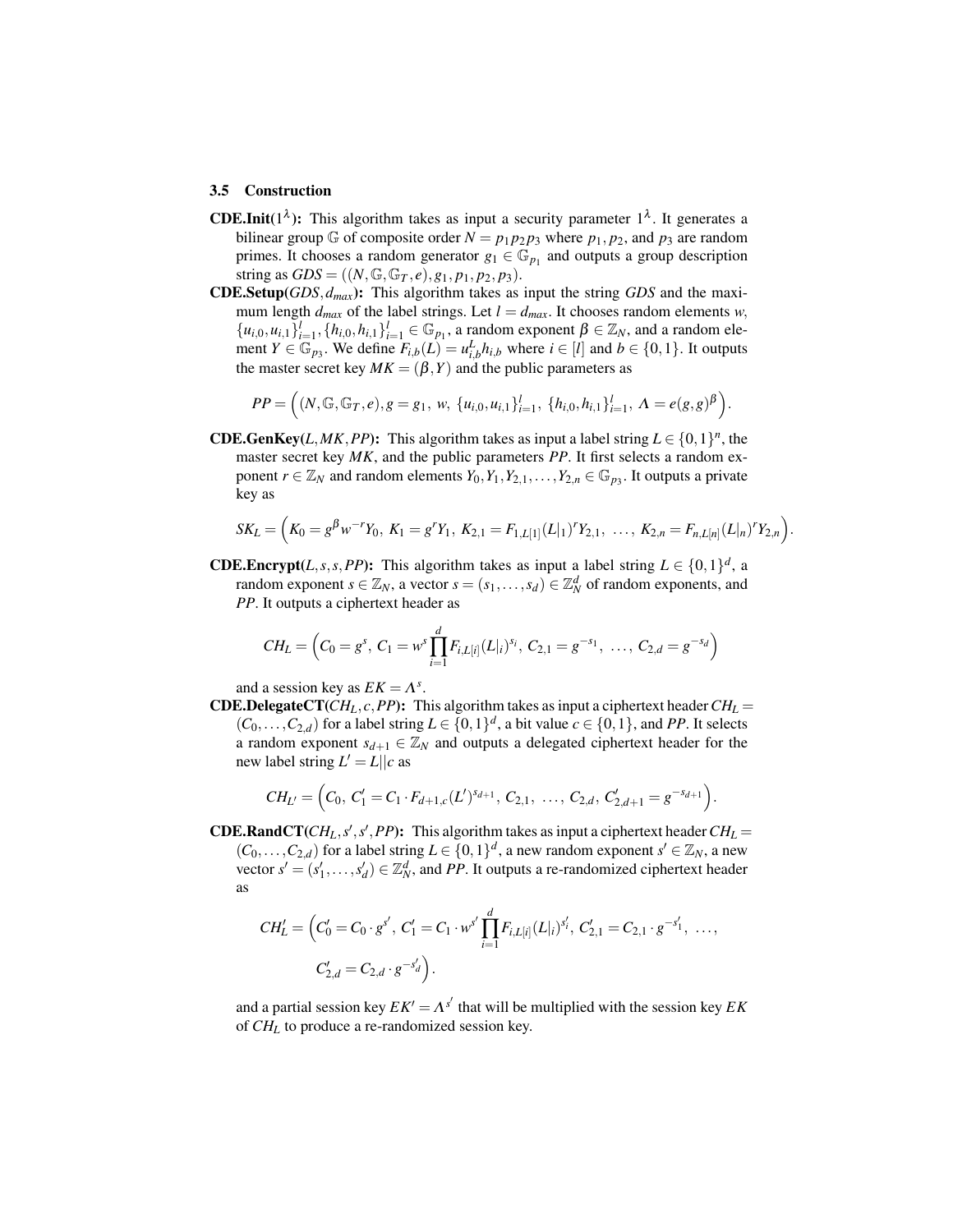**CDE.Decrypt**( $CH<sub>L</sub>, SK<sub>L'</sub>, PP$ ): This algorithm takes as input a ciphertext header  $CH<sub>L</sub>$ for a label string  $L \in \{0,1\}^d$ , a private key  $SK_{L'}$  for a label string  $L' \in \{0,1\}^n$ , and *PP*. If *L* is a prefix of *L'*, then it computes  $CH'_{L'} = (C'_0, \ldots, C'_{2,n})$  by running **DelegateCT** and outputs a session key as  $EK = e(C'_0, K_0) \cdot e(C'_1, K_1) \cdot \prod_{i=1}^n e(C'_{2,i}, K_{2,i}).$ Otherwise, it outputs *⊥*.

Let  $\psi$  be a mapping from time *T* to a label  $L^6$ . Our SUE scheme that uses our CDE scheme as a building block is described as follows:

**SUE.Init**( $1^{\lambda}$ ): This algorithm outputs *GDS* by running **CDE.Init**( $1^{\lambda}$ ).

- SUE.Setup(*GDS,Tmax*): This algorithm outputs *MK* and *PP* by running CDE.Setup  $(GDS, d_{max})$  where  $T_{max} = 2^{d_{max}+1} - 1$ .
- SUE.GenKey(*T*,*MK*,*PP*): This algorithm outputs *SK<sub>T</sub>* by running CDE.GenKey( $\psi(T)$ *, MK,PP*).
- **SUE.Encrypt** $(T, s, PP)$ : This algorithm takes as input a time  $T$ , a random exponent  $s \in \mathbb{Z}_N$ , and *PP*. It proceeds as follows:
	- 1. It first sets a label string  $L \in \{0,1\}^d$  by computing  $\psi(T)$ . It sets an exponent vector  $s = (s_1, \ldots, s_d)$  by selecting random exponents  $s_1, \ldots, s_d \in \mathbb{Z}_N$ , and obtains *CH*<sup>(0)</sup> by running **CDE.Encrypt**(*L,s,s,PP*).
	- 2. For  $1 \le j \le d$ , it sets  $\bar{L}^{(j)} = L|_{d-j}||1$  and proceeds the following steps: (a) If  $L^{(j)} = L|_{d-j+1}$ , then it sets  $CH^{(j)}$  as an empty one.
		- (b) Otherwise, it sets a new exponent vector  $s' = (s'_1, \ldots, s'_{d-j+1})$  where  $s'_1, \ldots, s'_{d-j}$ are copied from *s* and  $s'_{d-j+1}$  is randomly selected in  $\mathbb{Z}_N$  since  $L^{(j)}$  and  $L$ have the same prefix string. It obtains  $CH^{(j)} = (C'_0, \ldots, C'_{2,d-j+1})$  by running **CDE.Encrypt**( $L^{(j)}$ , s, s', PP). It also prunes the redundant elements  $C'_0, C'_{2,1}, \ldots, C'_{2,d-j}$  from  $CH^{(j)}$ , which are already contained in  $CH^{(0)}$ .
	- 3. It removes all empty  $CH^{(j)}$  and sets  $CH_T = (CH^{(0)}, CH^{(1)}, \ldots, CH^{(d')})$  for some  $d' \leq d$  that consists of non-empty  $CH^{(j)}$ .
	- 4. It outputs a ciphertext header as  $CH<sub>T</sub><sup>T</sup>$  and a session key as  $EK = \Lambda<sup>s</sup>$ .
- **SUE.UpdateCT**( $CH_T$ ,  $T + 1$ ,  $PP$ ): This algorithm takes as input a ciphertext header  $CH_T = (CH^{(0)}, \ldots, CH^{(d)})$  for a time *T*, a next time  $T + 1$ , and *PP*. Let  $L^{(j)}$  be the label of  $CH^{(j)}$ . It proceeds as follows:
	- 1. If the length *d* of  $L^{(0)}$  is less than  $d_{max}$ , then it first obtains  $CH_{L^{(0)}||0}$  and  $CH_{L^{(0)}\parallel 1}$  by running **CDE.DelegateCT**(*CH*<sup>(0)</sup>, *c*, *PP*) for all  $c \in \{0,1\}$  since  $CH_{L^{(0)}||0}$  is the ciphertext header for the next time  $T + 1$  by pre-order traversal. It also prunes the redundant elements in  $CH_{L^{(0)}||1}$ . It outputs an updated ciphertext header as  $CH_{T+1} = (CH^{\prime (0)} = CH_{L^{(0)}||0}, CH^{\prime (1)} = CH_{L^{(0)}||1}, CH^{\prime (2)} =$  $CH^{(1)}, \ldots, CH^{\prime (d+1)} = CH^{(d)}$
	- 2. Otherwise, it copies the common elements in  $CH^{(0)}$  to  $CH^{(1)}$  and simply remove  $CH^{(0)}$  since  $CH^{(1)}$  is the ciphertext header for the next time  $T + 1$  by preorder traversal. It outputs an updated ciphertext header as  $CH_{T+1} = (CH<sup>r(0)</sup> =$  $CH^{(1)}, \ldots, CH^{\prime (d-1)} = CH^{(d)}$

<sup>6</sup> In a full binary tree, each node is associated with a unique time *T* by the pre-order traversal and a unique label *L* by the label assignment. Thus there exist a unique mapping function  $\psi$ from a time *T* to a label *L*.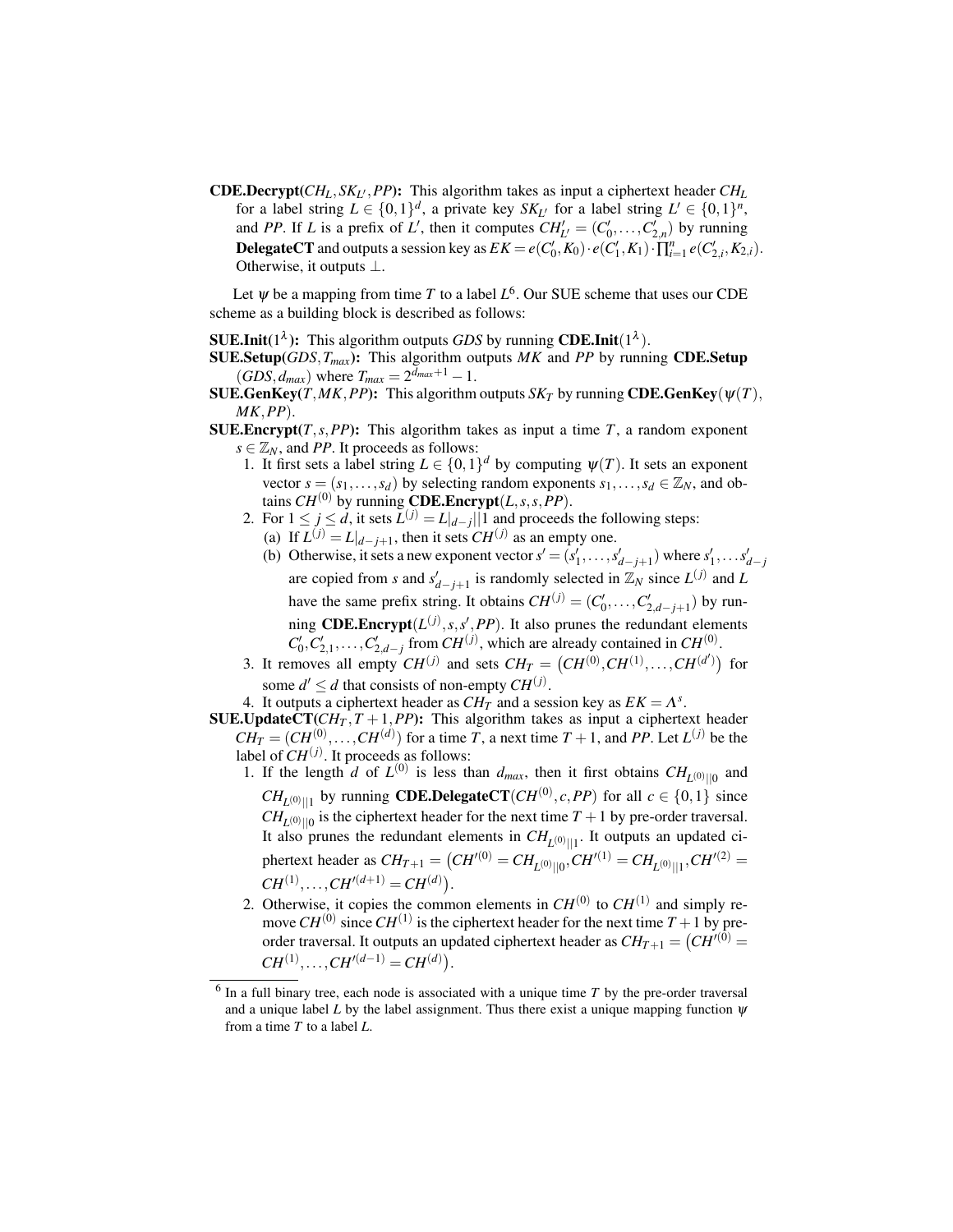- **SUE.RandCT**( $CH_T$ , s', PP): This algorithm takes as input a ciphertext header  $CH_T =$  $(CH^{(0)}, \ldots, CH^{(d)})$  for a time *T*, a new random exponent  $s' \in \mathbb{Z}_N$ , and *PP*. Let  $L^{(j)}$ be the label of  $CH^{(j)}$  and  $d^{(j)}$  be the length of the label  $L^{(j)}$ . It proceeds as follows:
	- 1. It first sets a vector  $s' = (s'_1, \ldots, s'_{d^{(0)}})$  by selecting random exponents  $s'_1, \ldots, s'_{d^{(0)}} \in$  $\mathbb{Z}_N$ , and obtains *CH<sup>′(0)</sup>* by running **CDE.RandCT**(*CH*<sup>(0)</sup>, *s'*, *s'*, *PP*).
	- 2. For  $1 \leq j \leq d$ , it sets a new vector  $s'' = (s'_1, \ldots, s'_d)$  $\mathcal{L}_{d(j)}$ ) where  $s'_1, \ldots s'_d$ *d* (*j*)*−*1 are copied from *s ′* and *s ′*  $d_{d}(j)$  is randomly chosen in  $\mathbb{Z}_N$ , and obtains  $CH^{(j)}$  by run- $\text{ming } \textbf{CDE}.\textbf{RandCT}(CH^{(j)}, s', s'', PP).$
	- 3. It outputs a re-randomized ciphertext header as  $CH'_T = (CH'^{(0)}, \ldots, CH'^{(d)})$ and a partial session key as  $EK' = \Lambda^{s'}$  that will be multiplied with the session key *EK* of  $CH_T$  to produce a re-randomized session key.
- **SUE.Decrypt**( $CH_T$ ,  $SK_{T'}$ , *PP*): This algorithm takes as input a ciphertext header  $CH_T$ , a private key  $SK_{T'}$ , and PP. If  $T \leq T'$ , then it finds  $CH^{(j)}$  from  $CH_{T}$  such that  $L^{(j)}$  is a prefix of  $L' = \psi(T')$  and outputs *EK* by running **CDE.Decrypt**( $CH^{(j)}, SK_{T'}, PP$ ). Otherwise, it outputs *⊥*.

*Remark 4.* The ciphertext delegation (or update) algorithm of CDE (or SUE) just outputs a valid ciphertext header. However, we can easily modify it to output a ciphertext header that is identically distributed with that of the encrypt algorithm of CDE (or SUE) by applying the ciphertext randomization algorithm.

#### 3.6 Correctness

In CDE, if the label string  $L$  of a ciphertext is a prefix of the label string  $L'$  of a private key, then the ciphertext can be changed to a new ciphertext for the label string *L ′* by using the ciphertext delegation algorithm. Thus the correctness of CDE is easily obtained from the following equation.

$$
e(C_0, K_0) \cdot e(C_1, K_1) \cdot \prod_{i=1}^n e(C_{2,i}, K_{2,i})
$$
  
=  $e(g^s, g^{\beta} w^{-r} Y_0) \cdot e(w^s \prod_{i=1}^n F_{i, L[i]}(L|_{i})^{s_i}, g^r Y_1) \cdot \prod_{i=1}^n e(g^{-s_i}, F_{i, L[i]}(L|_{i})^r Y_{2,i})$   
=  $e(g^s, g^{\beta}) \cdot e(g^s, w^{-r}) \cdot e(w^s, g^r) = e(g, g)^{\beta s}$ 

The SUE ciphertext header of a time *T* consists of the CDE ciphertext headers  $CH^{(0)}, CH^{(1)}, \ldots, CH^{(d)}$  that are associated with the nodes in **TimeNodes**(*v*). If the SUE private key of a time  $T'$  associated with a node  $v'$  satisfies  $T \leq T'$ , then we can find a unique node *v*<sup>*′′*</sup> such that **TimeNodes**(*v*) ∩ **Path**(*v'*) = *v*<sup>*′′*</sup> since the property of the pre-order tree traversal. Let *CH′′* be the CDE ciphertext header that is associated with the node *v ′′*. The correctness of SUE is easily obtained from the correctness of CDE since the label string  $L''$  of  $CH''$  is a prefix of the label string  $L'$  of the private key.

In CDE, the output of CDE.DelegateCT is a valid ciphertext header since the function  $F_{d+1,c}(L')$  is used with a new random exponent  $s_{d+1}$  for the new label string  $L'$ with depth  $d + 1$ . The output of **CDE.RandCT** is statistically indistinguishable from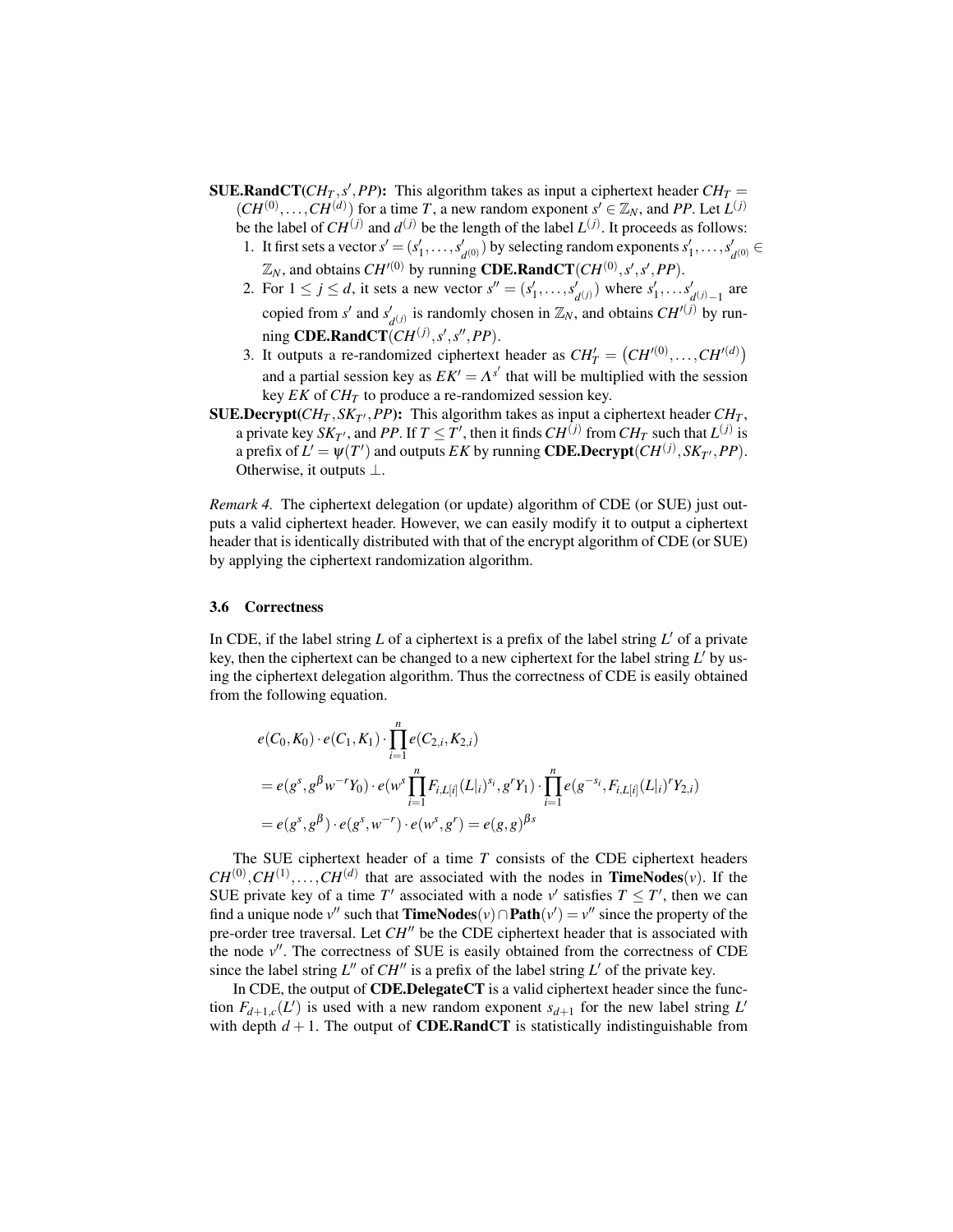that of **CDE.Encrypt** since it has a random exponent  $s'' = s + s'$  and a random vector  $s'' = (s_1 + s'_1, \ldots, s_d + s'_d)$  where  $s, s_1, \ldots, s_d$  are original values in the ciphertext header and  $s'$ ,  $s'_1$ ,  $\ldots$ ,  $s'_d$  are newly selected random values.

In SUE, the output of SUE.UpdateCT is a valid ciphertext header since the output of CDE.DelegateCT is a valid ciphertext header and the CDE ciphertext headers  $CH^{(0)}, \ldots CH^{(d)}$  are still associated with the nodes in **TimeNodes**(*v*) where *v* is a node for the time  $T + 1$ . The output of **SUE.RandCT** is statistically indistinguishable from that of the encryption algorithm since new random exponents  $s', s'_1, \ldots, s'_s$  $d_{(0)}$  are chosen and these random exponents are reused among the CDE ciphertext headers.

#### 3.7 Security Analysis

Theorem 1. *The above SUE scheme is fully secure under a chosen plaintext attack if Assumptions 1, 2, and 3 hold. That is, for any PPT adversary A, we have that*  $Adv_{\mathcal{A}}^{SUE}(\lambda) \leq Adv_{\mathcal{B}}^{A1}(\lambda) + 2qAdv_{\mathcal{B}}^{A2}(\lambda) + Adv_{\mathcal{B}}^{A3}(\lambda)$  where q is the maximum number *of private key queries of A.*

The proof of this theorem is given in the full version of this paper [16].

## 4 Revocable-Storage Attribute-Based Encryption

#### 4.1 Definitions

Revocable-storage attribute-based encryption (RS-ABE) is attribute-based encryption (ABE) that additionally supports the revocation functionality and the ciphertext update functionality. Boldyreva, Goyal, and Kumar introduced the concept of revocable ABE (R-ABE) that provides the revocation functionality [3], and Sahai, Seyalioglu, and Waters introduced the concept of RS-ABE that provides the ciphertext update functionality in R-ABE [29].

Definition 4 (Revocable-Storage Attribute-Based Encryption). *A revocable-storage (ciphertext-policy) attribute-based encryption (RS-ABE) scheme consists of seven PPT algorithms Setup, GenKey, UpdateKey, Encrypt, UpdateCT, RandCT, and Decrypt, which are defined as follows:*

- **Setup**( $1^{\lambda}$ , $\mathcal{U}$ , $T_{max}$ , $N_{max}$ ). The setup algorithm takes as input a security parameter  $1^{\lambda}$ , *the universe of attributes U, the maximum time Tmax, and the maximum number of users Nmax, and it outputs public parameters PP and a master secret key MK.*
- *GenKey(S,u,MK,PP). The key generation algorithm takes as input a set of attributes*  $S \subseteq U$ , a user index  $u \in \mathcal{N}$ , the master secret key MK, and the public parameters *PP, and it outputs a private key SKS,u.*
- *UpdateKey*(*T,R,MK,PP*). The key update algorithm takes as input a time  $T \leq T_{max}$ *a set of revoked users*  $R \subseteq \mathcal{N}$ , the master secret key MK, and the public parameters *PP, and it outputs an update key UKT,R.*
- *Encrypt*( $\mathbb{A}, T, M, PP$ ). The encryption algorithm takes as input an access structure  $\mathbb{A},$ *a time T*  $\leq$  *T*<sub>*max</sub>*, *a message M*, *and the public parameters PP*, *and it outputs a*</sub> *ciphertext*  $CT_{A,T}$ *.*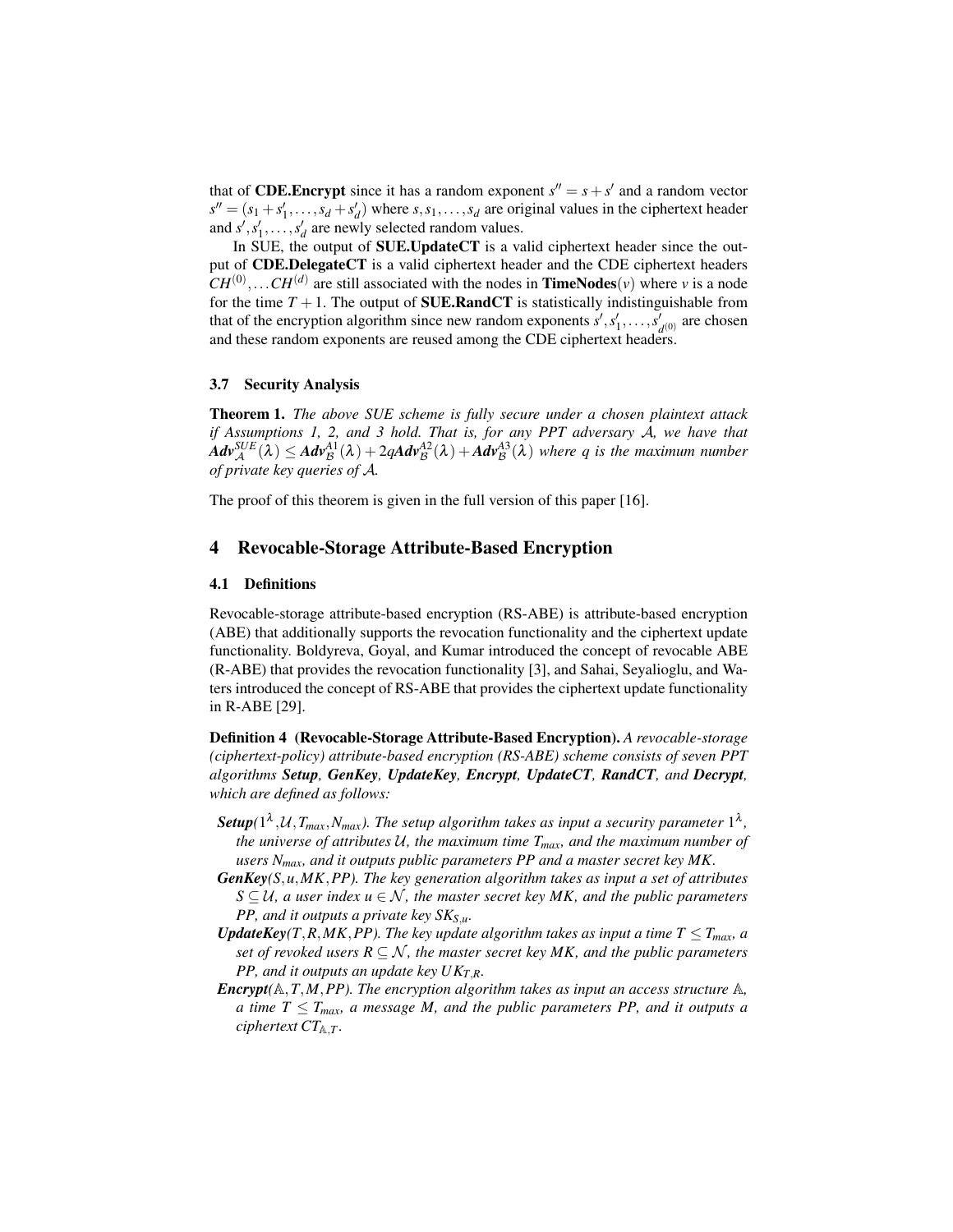- *UpdateCT*( $CT_{A,T}$ ,  $T + 1$ ,  $PP$ ). The ciphertext update algorithm takes as input a cipher*text*  $CT_{A,T}$  *for an access structure* A *and a time T*, *a new time T* + 1 *such that*  $T + 1 \leq T_{max}$ , and the public parameters PP, and it outputs an updated ciphertext  $CT_{A,T+1}$ .
- *RandCT*( $CT_{A,T}$ , *PP*). The ciphertext randomization algorithm takes as input a cipher*text*  $CT_{A,T}$  *for an access structure* A *and a time T*, *and the public parameters PP*, *and it outputs a re-randomized ciphertext CT′* A*,T .*
- *Decrypt(CT*A*,<sup>T</sup> ,SKS,u,UK<sup>T</sup> ′ ,R,PP). The decryption algorithm takes as input a ciphertext*  $CT_{\mathbb{A},T}$ *, a private key SK<sub>S</sub><sub>,u</sub>, an update key*  $UK_{T',R}$ *, and the public parameters PP, and it outputs a message M or the distinguished symbol ⊥.*

*The correctness property of RS-ABE is defined as follows: For all PP,MK generated by Setup, all S and u, any*  $SK_{S,u}$  *generated by GenKey, all A, T, and M, any*  $CT_{A,T}$ *generated by Encrypt or UpdateCT, all T′ and R, any UK<sup>T</sup> ′ ,<sup>R</sup> generated by UpdateKey, it is required that:*

- $-If(S \in A) \wedge (u \notin R) \wedge (T \leq T'),$  then  $\text{Decrypt}(CT_{A,T}, SK_{S,u}, UK_{T',R}, PP) = M.$
- $-If(S \notin A) \vee (u \in R) \vee (T' < T)$ , then **Decrypt** $(CT_{A,T}, SK_{S,u}, UK_{T',R}, PP) = \perp$  with *all but negligible probability.*

*Additionally, it requires that the ciphertext distribution of RandCT is statistically equal to that of Encrypt.*

Definition 5 (Security). *The security property for RS-ABE is defined in terms of the indistinguishability under a chosen plaintext attack (IND-CPA). The security game for this property is defined as the following game between a challenger C and a PPT adversary A:*

- *1. Setup: C runs Setup to generate the public parameters PP and the master secret key MK, and it gives PP to A.*
- *2. Query 1: A may adaptively request a polynomial number of private keys and update keys. C proceeds as follows:*
	- *If this is a private key query for a set of attributes S and a user index u, then it gives the corresponding private key SKS,<sup>u</sup> to A by running GenKey*(*S,u,MK,PP*)*. Note that the adversary is allowed to query only one private key for each user u.*
	- *If this is an update key query for an update time T and a set of revoked users R, then it gives the corresponding update key*  $UK_{TR}$  *to A by running UpdateKey*(*T,R,MK,PP*)*. Note that the adversary is allowed to query only one update key for each time T .*
- *3. Challenge: A outputs a challenge access structure* A *∗ , a challenge time T<sup>∗</sup> , and*  $\alpha$ challenge messages  $M_0^*, M_1^* \in \mathcal{M}$  of equal length subject to the following restric*tion:*
	- It is required that  $(S_i \notin \mathbb{A}^*) \vee (u_i \in R_j) \vee (T_j < T^*)$  for all  $\{(S_i, u_i)\}\$  of private *key queries and all {*(*T<sup>j</sup> ,Rj*)*} of update key queries.*

 $\mathcal C$  *chooses a random bit b and gives the ciphertext*  $CT^*$  *to*  $\mathcal A$  *by running*  $\pmb{Encrypt}(\mathbb A^*,$ *T ∗ ,M<sup>∗</sup> b ,PP*)*.*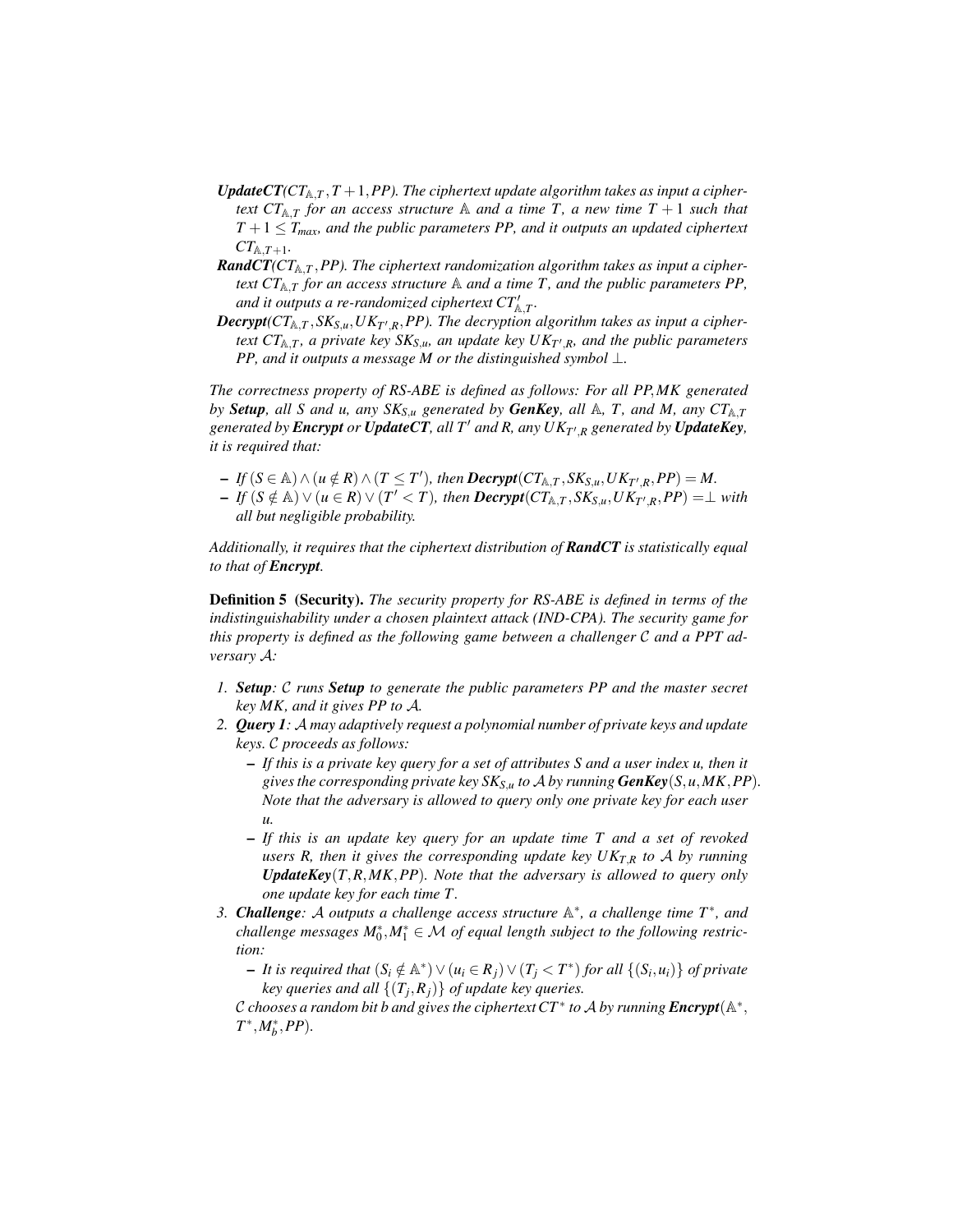- *4. Query 2: A may continue to request private keys and update keys subject to the same restrictions as before, and C gives the corresponding private keys and update keys to A.*
- *5. Guess: Finally A outputs a bit b′ .*

The advantage of A is defined as  $Adv_A^{RS\text{-}ABE}(\lambda) = \left[ Pr[b=b'] - \frac{1}{2} \right]$  where the probability *is taken over all the randomness of the game. A RS-ABE scheme is fully secure under a chosen plaintext attack if for all PPT adversaries A, the advantage of A in the above game is negligible in the security parameter* λ*.*

*Remark 5.* In the above security game, it is not needed to explicitly describe UpdateCT since the adversary can run UpdateCT to the challenge ciphertext by just using *PP*. Note that the use of UpdateCT does not violate the security game because of the restrictions in the game.

#### 4.2 Construction

For our RS-ABE scheme, we use the (ciphertext-policy) ABE scheme of Lewko et al. [18] as a primary encryption scheme with slight modifications. That is, we use the key encapsulation mechanism version of CP-ABE and the encryption algorithm additionally takes input a random exponent for a session key. The detailed description of CP-ABE is given in the full version of this paper [16]. Our RS-ABE scheme is described as follows:

- **RS-ABE.Setup**( $1^{\lambda}$ , $\mathcal{U}$ ,  $T_{max}$ , $N_{max}$ ): This algorithm takes as input a security parameter 1<sup> $\lambda$ </sup>, the universe of attributes  $\mathcal{U}$ , the maximum time  $T_{max}$ , and the maximum number of users *Nmax*.
	- 1. It first generates bilinear groups  $\mathbb{G}, \mathbb{G}_T$  of composite order  $N = p_1 p_2 p_3$  where  $p_1, p_2$ , and  $p_3$  are random primes. Let  $g_1$  be the generator of  $\mathbb{G}_{p_1}$ . It sets  $GDS =$  $((N, \mathbb{G}, \mathbb{G}_T, e), g_1, p_1, p_2, p_3).$
	- 2. It obtains  $MK_{ABE}$ ,  $PP_{ABE}$  and  $MK_{SUE}$ ,  $PP_{SUE}$  by running  $ABE$ . Setup( $GDS$ , $U$ ) and SUE.Setup( $GDS$ ,  $T_{max}$ ) respectively. It also obtains  $BT$  by running CS.Setup  $(N_{max})$  and assigns a random exponent  $\gamma_i \in \mathbb{Z}_N$  to each node  $v_i$  in  $\mathcal{BT}$ .
	- 3. It selects a random exponent  $\alpha \in \mathbb{Z}_N$ , and then it outputs  $MK = (MK_{ABE}, MK_{SUE},$  $\alpha$ ,  $\beta$ T) and  $PP = (PP_{ABE}, PP_{SUE}, g = g_1, \Omega = e(g, g)^{\alpha})$ .
- RS-ABE.GenKey(*S,u,MK,PP*): This algorithm takes as input a set of attributes *S*, a user index *u*,  $MK = (MK_{ABE}, MK_{SUE}, \alpha, \beta\mathcal{T})$ , and *PP*.
	- 1. It first obtains  $PV_u = \{S_{j_0}, \ldots, S_{j_d}\}\$  by running **CS.Assign**( $\beta\mathcal{T}, u$ ) and retrieves  $\{\gamma_{j_0}, \ldots, \gamma_{j_d}\}$  from *BT* where  $\gamma_i$  is assigned to the node  $v_i$ .
	- 2. For  $0 \le k \le d$ , it sets  $MK'_{ABE} = (\gamma_{j_k}, Y)$  and obtains  $SK_{ABE,k}$  by running **ABE.GenKey**  $(S, MK'_{ABE}, PP_{ABE}).$
	- 3. It outputs  $SK_{S,u} = (PV_u, SK_{ABE,0}, \ldots, SK_{ABE,d}).$
- RS-ABE.UpdateKey(*T,R,MK,PP*): This algorithm takes as input an update time *T*, a set of revoked users *R*, *MK*, and *PP*.
	- 1. It first obtains  $CV_R = \{S_{i_1}, \ldots, S_{i_m}\}\$  by running  $\mathbf{CS.Cover}(\mathcal{BT},R)$  and retrieves  $\{\gamma_{i_1}, \ldots, \gamma_{i_m}\}$  from *BT*.
	- 2. For  $1 \leq k \leq m$ , it sets  $MK'_{SUE} = (\alpha \gamma_{i_k}, Y)$  and obtains  $SK_{SUE,k}$  by running  $\textbf{SUE}.\textbf{GenKey}(T,\textit{MK}_{SUE}', \textit{PP}_{SUE}).$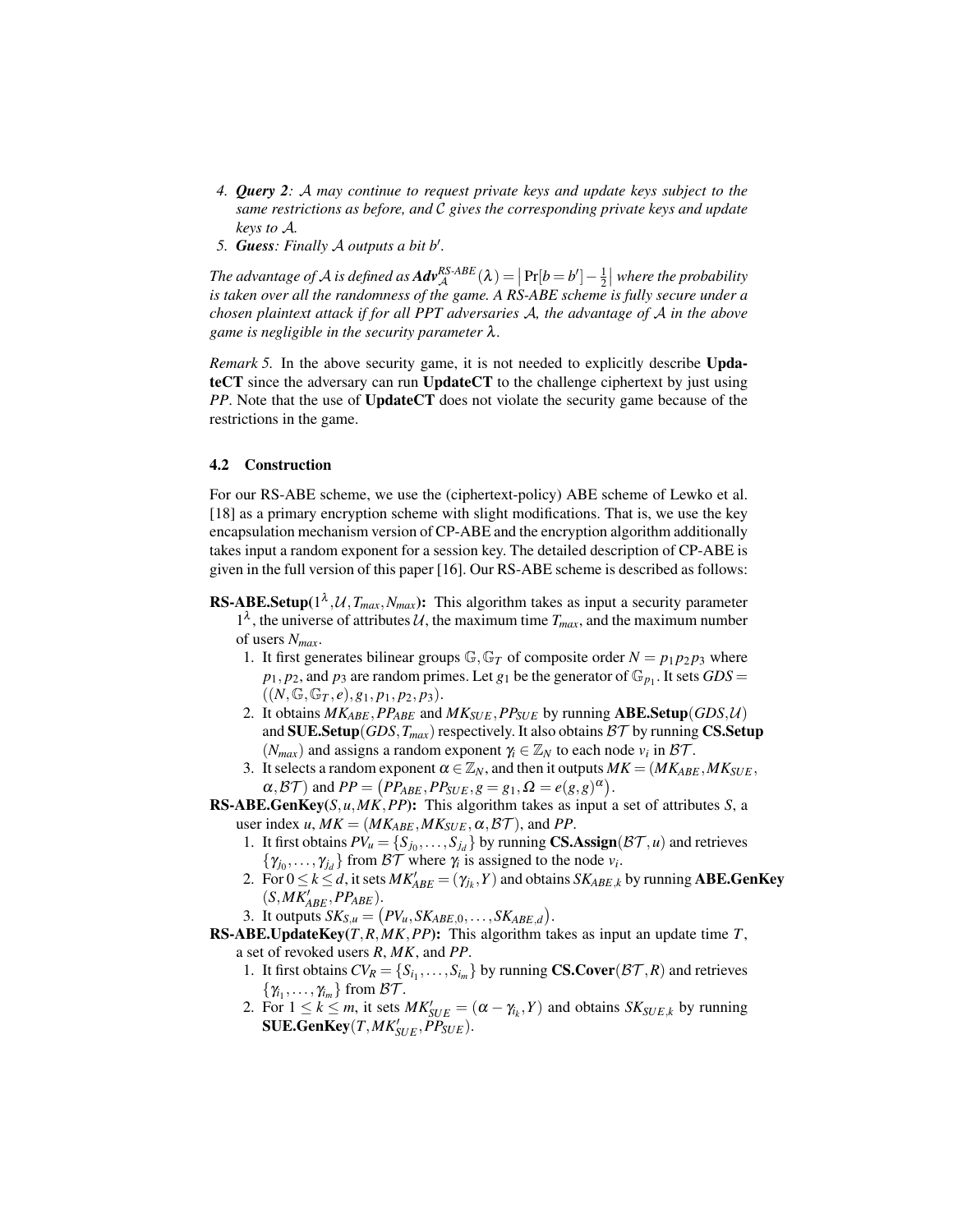3. It outputs  $UK_{T,R} = (CV_R, SK_{SUE,1}, \ldots, SK_{SUE,m})$ .

- RS-ABE.Encrypt(A*,T,M,PP*): This algorithm takes as input an LSSS access structure A, a time *T*, a message *M*, and *PP*. It selects a random exponent  $s \in \mathbb{Z}_N$  and obtains *CHABE* and *CHSUE* by running ABE.Encrypt(A*,s,PPABE*) and SUE.Encrypt  $(T, s, PP_{SUE})$  respectively. It outputs as  $CT_{A,T} = (CH_{ABE}, CH_{SUE}, C = \Omega^s \cdot M)$ .
- **RS-ABE.UpdateCT**( $CT_{A,T}$ ,  $T + 1$ ,  $PP$ ): This algorithm takes as input a ciphertext  $CT_{A,T}$  =  $(CH_{ABE}, CH_{SUE}, C)$  for an LSSS access structure A and a time *T*, a new time  $T + 1$ , and *PP*. It obtains  $CH'_{SUE}$  by running **SUE.UpdateCT**( $CH_{SUE}, T + 1, PP_{SUE}$ ). It  $\text{outputs } CT_{\mathbb{A},T+1} = (CH_{ABE}^{\text{SCE}}, CH'_{SUE}, C).$
- **RS-ABE.RandCT**( $CT_{\mathbb{A},T}$ , *PP*): This algorithm takes as input a ciphertext  $CT_{\mathbb{A},T}$  =  $(CH_{ABE}, CH_{SUE}, C)$  and *PP*. It first selects a random exponent  $s' \in \mathbb{Z}_N$ . It obtains  $CH'_{ABE}$  and  $CH'_{SUE}$  by running  $\mathbf{ABE}.\mathbf{RandCT}(CH_{ABE}, s', PP_{ABE})$  and  $\mathbf{SUE}.\mathbf{RandCT}$  $(CH_{SUE}, s', PP_{SUE})$ , respectively. It outputs  $CT'_{A,T} = (CH'_{ABE}, CH'_{SUE}, C' = C \cdot \Omega^{s'})$ .
- **RS-ABE.Decrypt**( $CT_{A,T}$ ,  $SK_{S,u}$ ,  $UK_{T',R}$ ,  $PP$ ): This algorithm takes as input a ciphertext  $CT_{A,T} = (CH_{ABE}, CH_{SUE}, C)$ , a private key  $SK_{S,u} = (PV_u, SK_{ABE,0}, \ldots, SK_{ABE,d})$ , an update key  $UK_{T',R} = (CV_R, SK_{SUE,1}, \ldots, SK_{SUE,m})$ , and *PP*.
	- 1. If  $u \notin R$ , then it obtains  $(S_i, S_j)$  by running **CS.Match**( $CV_R, PV_u$ ). Otherwise, it outputs *⊥*.
	- 2. If  $S \in \mathbb{A}$  and  $T \leq T'$ , then it can obtain  $EK_{ABE}$  and  $EK_{SUE}$  by running **ABE.Decrypt**  $(CH_{ABE}, SK_{ABE,j}, PP_{ABE})$  and **SUE.Decrypt** $(CH_{SUE}, SK_{SUE,i}, PP_{SUE})$  respectively and outputs *M* by computing  $C \cdot (EK_{ABE} \cdot EK_{SUE})^{-1}$ . Otherwise, it outputs *⊥*.

*Remark 6.* The ciphertext update algorithm of our scheme just outputs a valid updated ciphertext since a past ciphertext will be erased in most applications. However, the definition of Sahai et al. [29] requires that the output of UpdateCT should be equally distributed with that of **Encrypt**. Our scheme also can meet this strong requirement by applying RandCT to the output of UpdateCT.

Theorem 2. *The above RS-ABE scheme is fully secure under a chosen plaintext attack if Assumptions 1, 2, and 3 hold. That is, for any PPT adversary A, we have that*  $\mathit{Adv}^{RS\text{-}ABE}_{\mathcal{A}}(\lambda) \leq \mathit{Adv}^{A1}_{\mathcal{B}}(\lambda)+O(q)\cdot\mathit{Adv}^{A2}_{\mathcal{B}}(\lambda)+\mathit{Adv}^{A3}_{\mathcal{B}}(\lambda)$  where  $q$  is the maximum num*ber of private key and update key queries of A.*

The proof of this theorem is given in the full version of this paper [16].

#### 4.3 Discussions and RS-PE Results

Efficiency. In our RS-ABE scheme, the number of group elements in a ciphertext is  $2l + 3\log T_{max}$  where *l* is the row size of an access structure. In the RS-ABE scheme of Sahai et al. [29], the number of group elements in a ciphertext is  $2\log T_{max} \cdot (l +$ 2log*Tmax*) since a piecewise CP-ABE scheme was used.

Revocable-Storage Predicate Encryption. If we use the PE scheme of Park [26] as a primary encryption scheme, then we can build an RS-PE scheme in prime order bilinear groups that additionally supports attribute-hiding property. The definition, construction, and proof of RS-PE are given in the full version of this paper [16].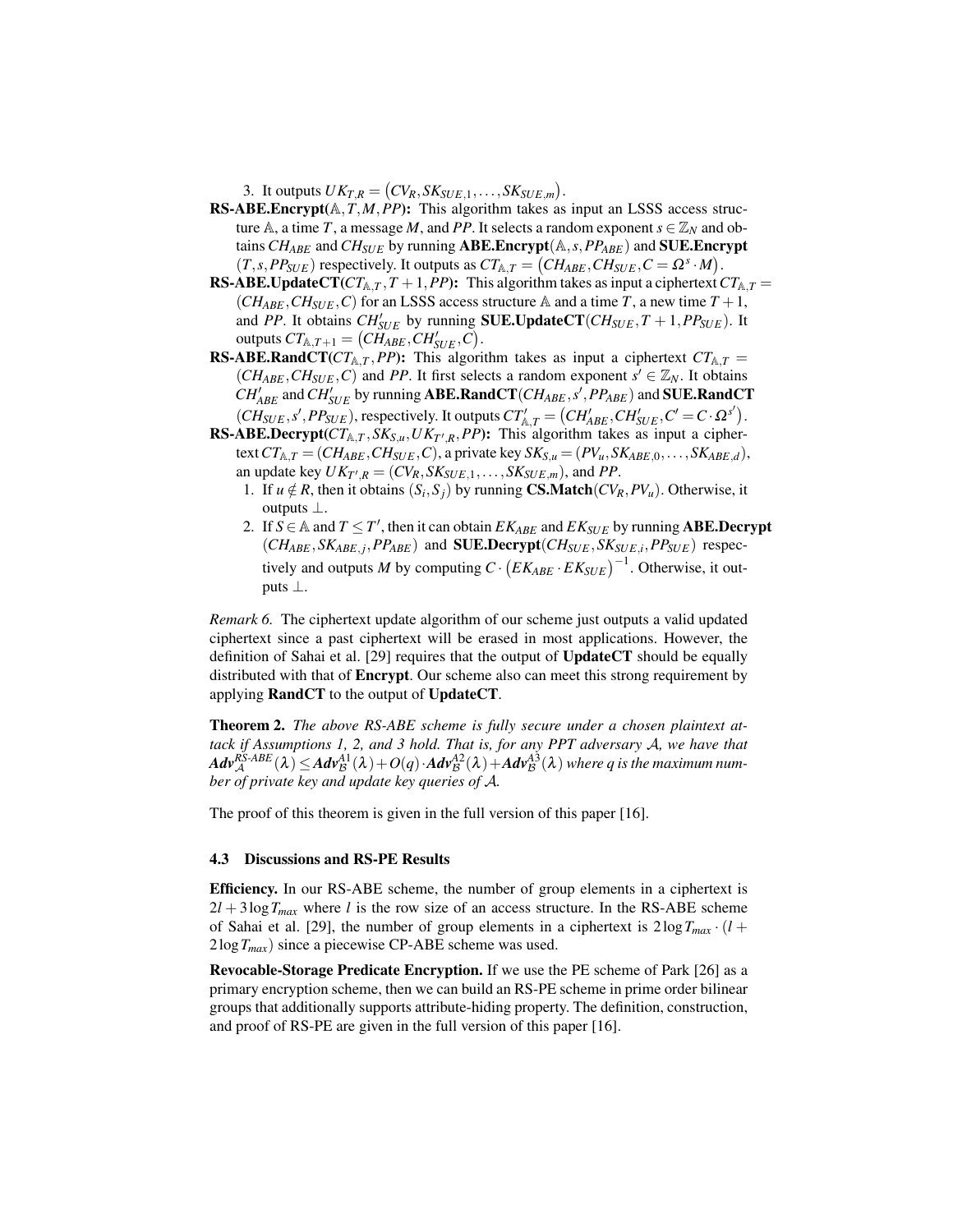Theorem 3. *The RS-PE scheme is selectively secure under a chosen plaintext attack if the DBDH and the DLIN assumptions hold. That is, for any PPT adversary A, we have*  $that$   $Adv_{\mathcal{A}}^{RS-PE}(\lambda) \leq 2Adv_{\mathcal{B}}^{DLIN}(\lambda) + Adv_{\mathcal{B}}^{DBDH}(\lambda)$ .

## Acknowledgements

We thank the anonymous reviewers of ASIACRYPT 2013 for their helpful comments. This work was partially done while Kwangsu Lee and Seung Geol Choi were at Columbia University. Kwangsu Lee was supported by Basic Science Research Program through NRF funded by the Ministry of Education (2013R1A1A2008394). Dong Hoon Lee was supported by Mid-career Researcher Program through NRF grant funded by the MEST (2010-0029121). Jong Hwan Park was supported by Basic Science Research Program through NRF funded by the Ministry of Education (2013R1A1A2009524).

### References

- 1. Bellare, M., Miner, S.K.: A forward-secure digital signature scheme. In Wiener, M.J., ed.: CRYPTO '99. LNCS, vol. 1666, pp. 431–448. Springer, Heidelberg (1999)
- 2. Bethencourt, J., Sahai, A., Waters, B.: Ciphertext-policy attribute-based encryption. In: IEEE Symposium on Security and Privacy, pp. 321–334. IEEE Computer Society (2007)
- 3. Boldyreva, A., Goyal, V., Kumar, V.: Identity-based encryption with efficient revocation. In Ning, P., Syverson, P.F., Jha, S., eds.: ACM Conference on Computer and Communications Security, pp. 417–426. ACM (2008)
- 4. Boneh, D., Boyen, X.: Efficient selective-id secure identity-based encryption without random oracles. In Cachin, C., Camenisch, J., eds.: EUROCRYPT 2004. LNCS, vol. 3027, pp. 223– 238. Springer, Heidelberg (2004)
- 5. Boneh, D., Franklin, M.K.: Identity-based encryption from the weil pairing. In Kilian, J., ed.: CRYPTO 2001. LNCS, vol. 2139, pp. 213–229. Springer, Heidelberg (2001)
- 6. Boneh, D., Sahai, A., Waters, B.: Functional encryption: Definitions and challenges. In Ishai, Y., ed.: TCC 2011. LNCS, vol. 6597, pp. 253–273. Springer, Heidelberg (2011)
- 7. Boneh, D., Waters, B.: Conjunctive, subset, and range queries on encrypted data. In Vadhan, S.P., ed.: TCC 2007. LNCS, vol. 4392, pp. 535–554. Springer, Heidelberg (2007)
- 8. Canetti, R., Halevi, S., Katz, J.: A forward-secure public-key encryption scheme. In Biham, E., ed.: EUROCRYPT 2003. LNCS, vol. 2656, pp. 255–271. Springer, Heidelberg (2003)
- 9. Chase, M.: Multi-authority attribute based encryption. In Vadhan, S.P., ed.: TCC 2007. LNCS, vol. 4392, pp. 515–534. Springer, Heidelberg (2007)
- 10. Chow, S.S.M., Roth, V., Rieffel, E.G.: General certificateless encryption and timed-release encryption. In Ostrovsky, R., Prisco, R.D., Visconti, I., eds.: SCN 2008. LNCS, vol. 5229, pp. 126–143. Springer, Heidelberg (2008)
- 11. Dodis, Y., Franklin, M., Katz, J., Miyaji, A., Yung, M.: Intrusion-resilient public-key encryption. In Joye, M., ed.: CT-RSA 2003. LNCS, vol. 2612, pp. 19–32. Springer, Heidelberg (2003)
- 12. Dodis, Y., Katz, J., Xu, S., Yung, M.: Key-insulated public key cryptosystems. In Knudsen, L.R., ed.: EUROCRYPT 2002. LNCS, vol. 2332, pp. 65–82. Springer, Heidelberg (2002)
- 13. Gentry, C., Silverberg, A.: Hierarchical id-based cryptography. In Zheng, Y., ed.: ASI-ACRYPT 2002. LNCS, vol. 2501, pp. 548–566. Springer, Heidelberg (2002)